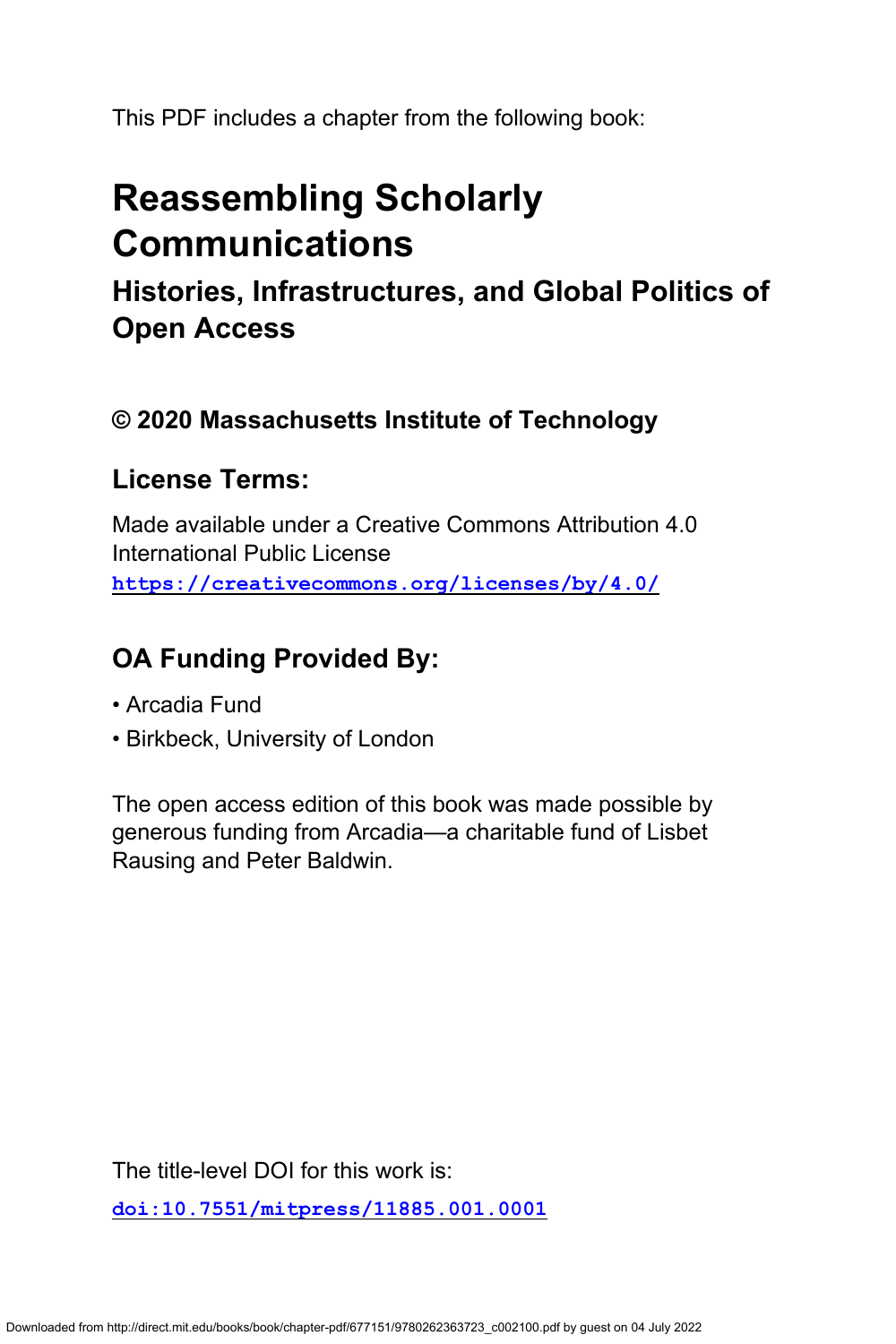# **21 The Pasts, Presents, and Futures of SciELO**

### **Abel L. Packer**

Launched in 1998, the Scientific Electronic Library Online (SciELO), of which I am the director, has made important contributions to the research and democratization of scientific knowledge. It has done so through a not-for-profit network of over 1,000 journals and by emphasizing the academic, cultural, and social relevance of scholarly communications. These journals are housed within university departments and faculties, in other research institutions, at scientific societies and professional associations, all spread across 16 countries, including Latin America and the Caribbean, Portugal, Spain, and South Africa.

The network is dispersed; as an average, most institutions in the SciELO Network publish fewer than two indexed journals. This poses challenges for sustainability. Indeed, when SciELO was founded, most of these journals were barely breaking even. There were only a limited number of subscriptions to their print editions, their presence was known only to small and insular research communities, and they held low or no international visibility. These titles were also ignored by the indexes of the Institute for Scientific Information (ISI, now Clarivate Analytics), which were emerging in the eyes of authors, research authorities, journal publishers, and editors as the favored—albeit flawed—benchmark list of high-quality journals. In part, SciELO emerged in order to mitigate this situation through the adoption of digital open-access publishing, indexing, and dissemination, at scale.

Since that time, SciELO has managed to position itself as a benchmark of quality journals and has commensurately elevated the status of Latin American publications in proportion to its scientific production. It has been followed by other regional open-access initiatives such as *La Referencia*, a regional network of open-access repositories, and Redalyc, a centralized aggregator of journals, both of which are more thoroughly detailed in Dominique Babini's chapter.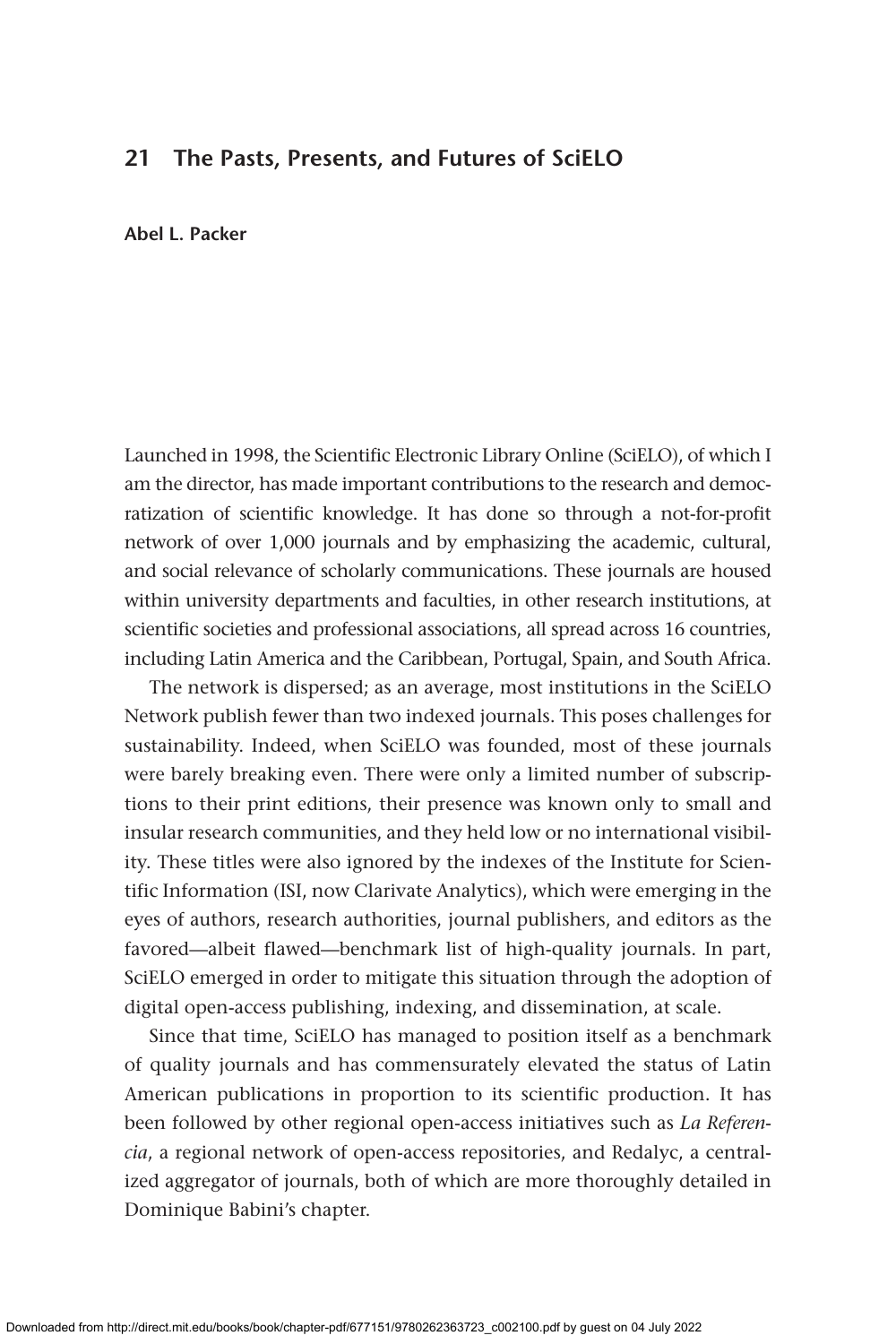In 2018, SciELO celebrated its twentieth birthday by hosting a public forum of SciELO Network authorities, journal editors, and scholarly communication editors. Culminating in the "20 Years of SciELO" week event, with over 700 participants, the network also took this opportunity to revisit the future goals for the platform. In particular, representatives of the national collections agreed to update the "common action lines" for the platform, in order to advance our journals' professionalization, internationalization, and sustainability for the next five years, with an emphasis on the transition to broader paradigms of open science.<sup>1</sup> This paints a bright picture for the future of SciELO and we expect the network to continue for many years to come. In this chapter, though, I will revisit the determinant forces that shaped the creation and development of SciELO and will project how these renovated forces can drive the future of the platform.<sup>2</sup>

#### **Building a Common Publishing Model**

SciELO is a program based on international cooperation, in which nations work together to adopt common technical standards for academic publishing. This cooperation manifests in the form of a common "meta-publisher"; that is, a virtual space that aggregates journal publications into a single location. From its very outset, SciELO was conceived as an open-access model, seeking to gain economies of scale, to adopt best editorial practices, and to maximize interoperability, visibility, and credibility. The model thrives on a balance between improving the capacities and qualifications of journals while respecting the independence of their editorial policies, missions, and research-community profiles.

Initial planning of the publishing model took place over a one-year pilot, beginning in February 1997 and formally launching in March 1998. The pilot model consisted of a partnership between the São Paulo Research Foundation (FAPESP) under Professor Rogerio Meneghini and the Latin America and Caribbean Center on Health Sciences Information of the Pan American Health Organization at the regional office of the World Health Organization (BIREME/PAHO/WHO) under my leadership. The initial relationship between FAPESP and BIREME was brokered by the Brazilian Association of Scientific Editors (ABEC), a tripartite relationship which bestowed on the model an authoritative status in research advancement and scientific information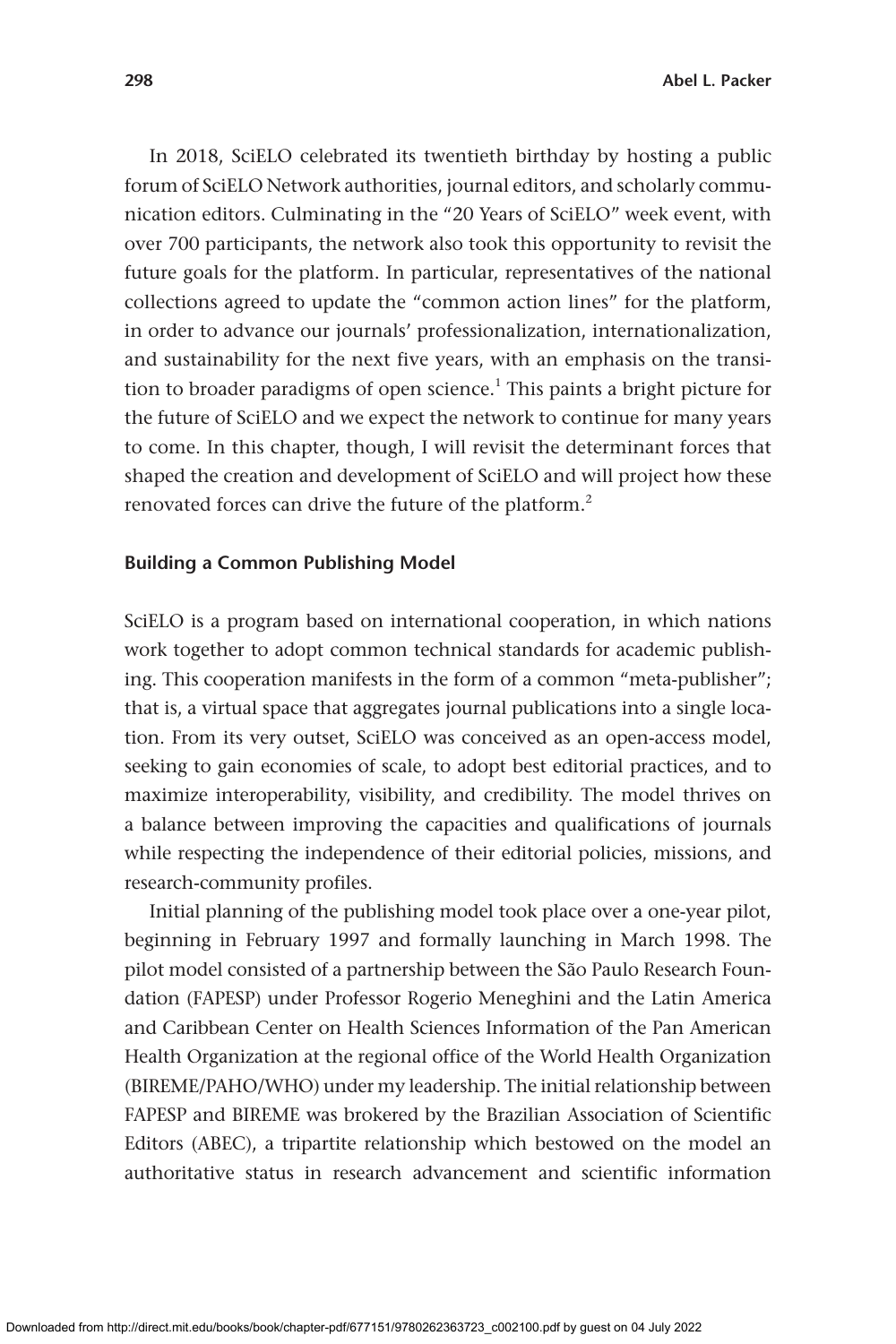management. The pilot selected 10 leading journals from Brazil, which were already indexed by ISI or MEDLINE, spanning the scientific disciplines.

One of the most sought-after outcomes from this early pilot was the development of a trustworthy bibliometric database. In line with other leading research agencies in Latin America in the late 1990s, FAPESP was already running a program to support journals published by institutions from the State of São Paulo, which is responsible for nearly half of all Brazilian research articles and one quarter of Latin America's output. At that time, journals requesting financial support were mapped to a predefined ranking of journals in Brazil based on "academic relevance," defined by scientific committees from each discipline. There was also a similar program and ranking system to fund journals at the national level run by the Brazilian National Council for Scientific and Technological Development (CNPq). SciELO was designed to improve this extant situation, in which rankings were established without any bibliometric indicators due to the limited coverage of the bibliographic indexes and lack of existing performance metrics.

BIREME's expertise in scientific information management—derived from its regional technical cooperation through the Latin American and Caribbean network of health science libraries—made it an ideal partner for the development of this database. Indeed, BIREME's background in this space came from its provision of multilingual access to health science literature using the United States' National Library of Medicine (NLM) MEDLINE database and its regional complement, the Latin American and Caribbean Health Sciences Literature (LILACS). BIREME was also one of the five Medical Literature Analysis and Retrieval System (MEDLARS) centers that the NLM promoted in the late 1960s to disseminate the MEDLINE database. Through these projects and others, BIREME acquired substantial expertise in the operation of bibliographic databases in multilingual contexts with accessible and affordable methodologies and technologies. In the late 1990s, for example, it developed the Virtual Health Library (VHL) as its platform for web-based international cooperation to maximize access to health science information, a strategy that was aligned with UNESCO's Information for ALL Program.<sup>3</sup>

SciELO was initially conceived by BIREME as an associated network of the VHL. Thus, the creation of SciELO is also rooted in cooperation with the United Nations and with North America. For instance, a key collaboration between BIREME and UNESCO was the development of the public-domain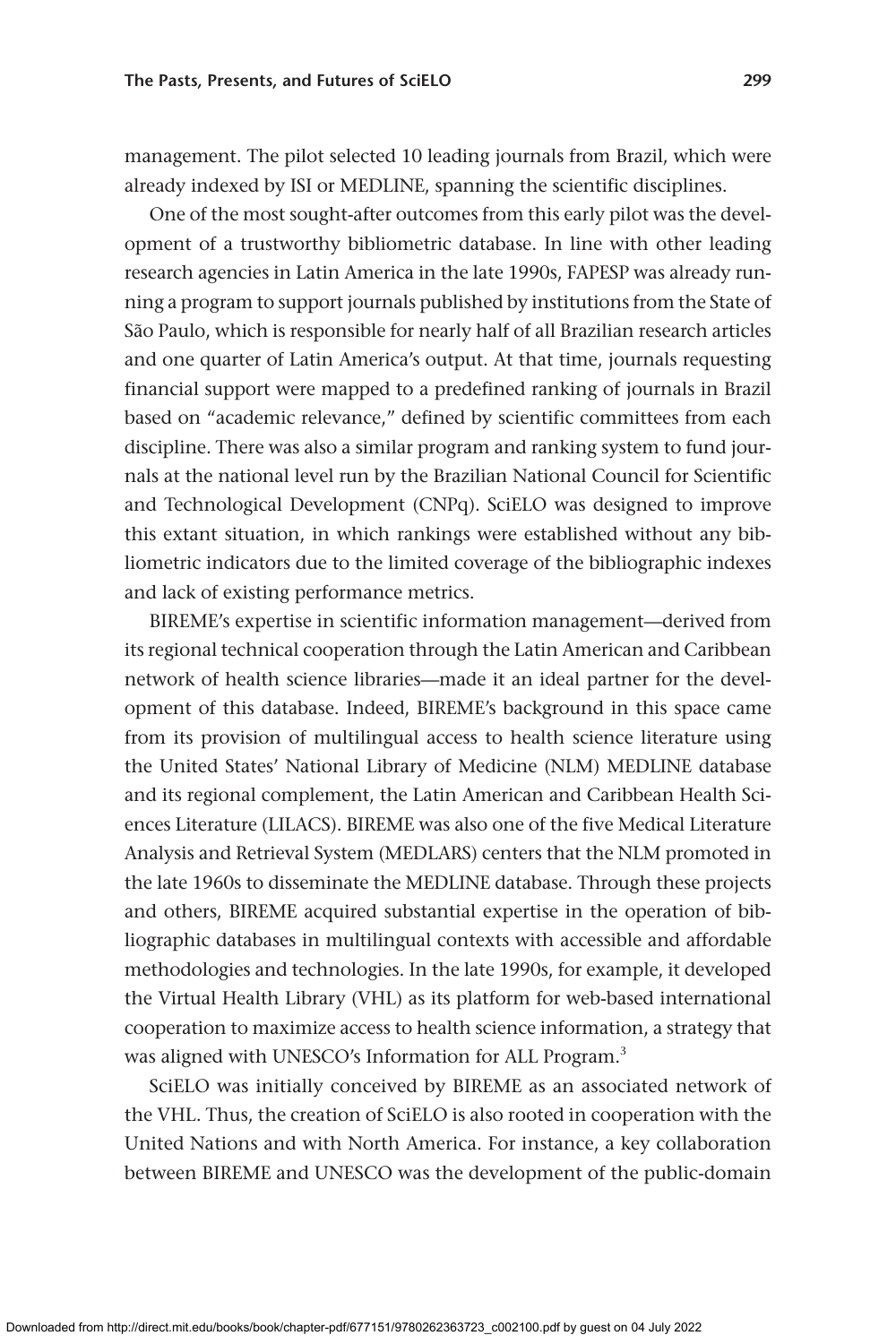**300 Abel L. Packer**

ISIS database software—used for information retrieval—which was widely used by libraries in developing regions and is still today a key component of SciELO's operating platform.

From these common goals—also sanctioned by the Information Department of the Chilean National Council for Scientific and Technological Research (CONICYT), and a workshop held in in March 1998 in São Paulo— SciELO was born. The launch was signaled by a special issue of *Ciência da Informação* and the first article describing the SciELO publishing model was published in Portuguese and translated and published in Spanish.<sup>4</sup> Early international dissemination of the SciELO project and model took place at the 1998 and 1999 workshops and conferences on electronic publishing in science organized by the International Council for Science (ICSU) and UNESCO.<sup>5</sup> Shortly thereafter, SciELO's importance for developing regions was highlighted in *Nature* in 2002 and in *Science* in 2009.6

After SciELO's launch in Brazil and Chile, the platform expanded rapidly, both in geographical scope and in subject coverage. For instance, the model was adopted over the next 11 years by 12 other Latin American and Caribbean countries, as well as Portugal, Spain, and South Africa. In terms of subject areas, in 2000 we launched the SciELO Public Health collection, specifically for health-related journals. These changes also led to some reallocations of roles. SciELO Brazil, for instance, now acts as the secretariat for the network and is responsible for communications, network meeting organization, and the management, maintenance and development of the methodological and technological work packages, training, and guidance for establishing new collections. Since 2010, BIREME, by contrast, has restricted its operation to the coordination of SciELO Public Health.

As part of its expansion, SciELO also developed a set of simple protocols for establishing new collections. Each new collection must be led and funded by a nationally recognized research and technology organization, beginning with a three-month "pilot collection" of three to five journals operating in an intranet setting. This is followed by an open web operation under the label of an "in-development collection" for approximately six to eight months. Finally, when all requirements are in place, the collection moves to certified status (which can be revoked if the quality standards drop). While the network is open to thematic collections, so far only the public health collection has taken this option. A tentative plan to operate a social sciences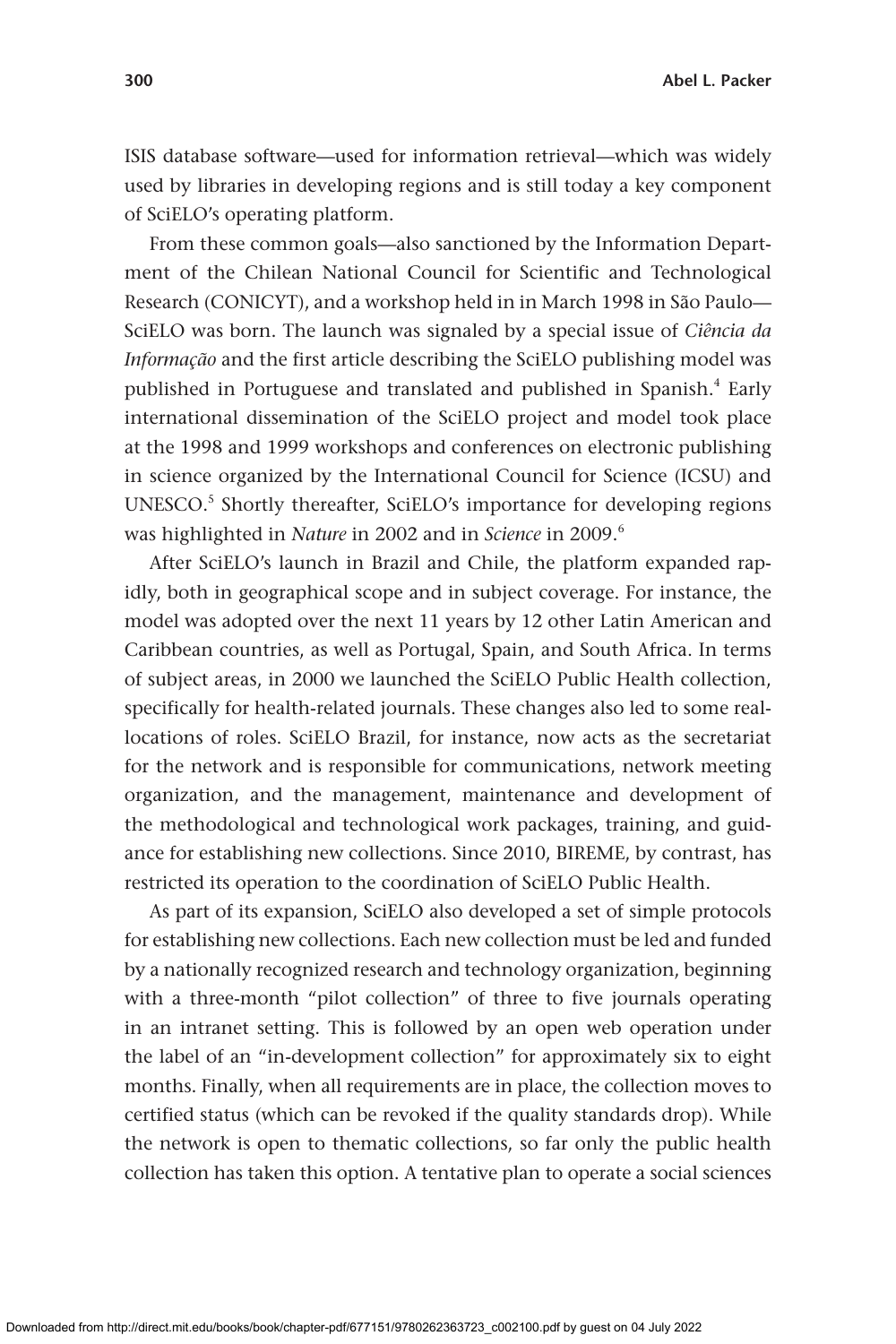collection with selected articles from SciELO journals translated into English did not materialize due to the lack of resources and complexities around the quality control of translations. Joining the SciELO Network, of course, remains a voluntary decision at both the national and journal levels. The status of the network, as of 2018, is shown in figures 21.1 and 21.2.

|                | Argentina   CAIGYT-CONICET                                                                                                             |
|----------------|----------------------------------------------------------------------------------------------------------------------------------------|
| $\omega$       | <i>Bolivia</i>   Viceministerio de Ciencia y Tecnologia                                                                                |
|                | Brazil   FAPESP CNPq CAPES BIREME-PAHO-WHO FapUNIFESP                                                                                  |
|                | $Chile$   CONICYT                                                                                                                      |
| $\hat{\;\;}\;$ | <i>Colombia</i>   Universidad Nacional de Colombia                                                                                     |
| $\bullet$      | <i>Costa Rica</i>   Biblioteca Nacional de Salud y Seguridad Social                                                                    |
|                | $Cuba \mid$ Centro Nacional de Información de Ciencias Médicas (Infomed)                                                               |
|                | <i>Ecuador</i>   SENESCYT - Secretaria de Educación Superior, Ciencia, Tecnología, Innovación y Saberes Ancestrales                    |
|                | Mexico   UNAM, Dirección General de Bibliotecas                                                                                        |
|                | $Paraguay$   Instituto de Investigaciones en Ciencias de la Salud<br>Universidad Nacional de Asunción                                  |
|                | $\operatorname{Peru}\; \mid$ Consejo Nacional de Ciencia, Tecnología e Innovación Tecnológica (CONCYTEC                                |
|                | Portugal   Direção-Geral de Estatísticas da Educação e Ciência                                                                         |
|                | $\emph{Span} \parallel \frac{\emph{Instituto de Salud Carlos III}}{\emph{Rihliates N}}$<br>Biblioteca Nacional de Ciencias de la Salud |
|                | South Africa   Academy of Science of South Africa - ASSAf                                                                              |
|                | Uruguay   BINAME-CENDIM-FM-UdelaR                                                                                                      |
|                | Venezuela   FUNDASINADIB                                                                                                               |
|                | Public Health   BIREME-PAHO-WHO FAPESP                                                                                                 |

## **Figure 21.1**

SciELO Network collections.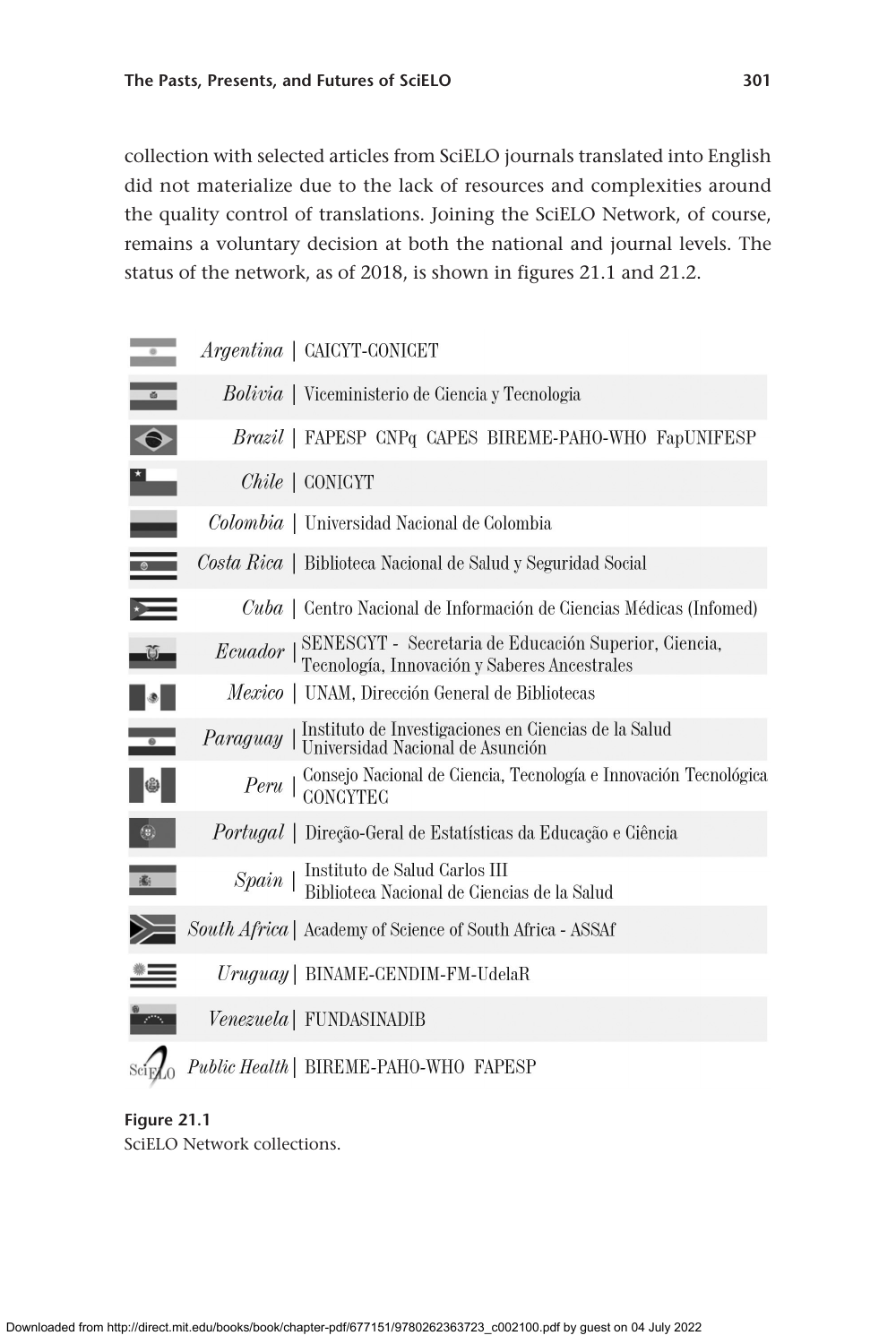|                      |    | Distribution of SciELO Network collections by year of starting, type of collection,<br>number of journals indexed, total of articles, May 2019 |                     |                  |                     |                        |           |
|----------------------|----|------------------------------------------------------------------------------------------------------------------------------------------------|---------------------|------------------|---------------------|------------------------|-----------|
| Year                 |    | Collections                                                                                                                                    |                     |                  | Journals Indexed    |                        |           |
| started              | #  | Collection                                                                                                                                     | Status <sup>1</sup> | All <sup>2</sup> | Active <sup>3</sup> | Certified <sup>4</sup> | Documents |
| 1998                 | 1  | <b>Brazil</b>                                                                                                                                  | C                   | 372              | 298                 | 298                    | 386,617   |
|                      | 2  | Chile                                                                                                                                          | $\mathcal{C}$       | 121              | 107                 | 107                    | 64,632    |
| 2000                 | 3  | Costa Rica                                                                                                                                     | C                   | 42               | 37                  | 37                     | 9,832     |
|                      | 4  | Public Health <sup>5</sup>                                                                                                                     | $\mathcal{C}$       | 20               | 18                  | 18                     | 42,727    |
|                      | 5  | Cuba                                                                                                                                           | $\mathcal{C}$       | 77               | 67                  | 67                     | 33,478    |
| 2001                 | 6  | Spain                                                                                                                                          | C                   | 60               | 43                  | 43                     | 38,237    |
|                      | 7  | Venezuela                                                                                                                                      | C                   | 60               | 37                  | 37                     | 18,971    |
| 2003                 | 8  | Mexico                                                                                                                                         | C                   | 214              | 127                 | 127                    | 66,295    |
|                      | 9  | Argentina                                                                                                                                      | C                   | 150              | 107                 | 107                    | 39,872    |
|                      | 10 | Colombia                                                                                                                                       | C                   | 236              | 227                 | 227                    | 72,031    |
| 2004                 | 11 | Peru                                                                                                                                           | C                   | 31               | 31                  | 31                     | 9,618     |
|                      | 12 | Portugal                                                                                                                                       | C                   | 68               | 46                  | 46                     | 18,745    |
| 2005                 | 13 | Uruguay                                                                                                                                        | C                   | 25               | 21                  | 21                     | 4,667     |
| 2006                 |    | 14 Social Sciences <sup>6</sup>                                                                                                                | $\mathsf{I}$        | 33               | 33                  | 33                     | 665       |
|                      | 15 | West Indian                                                                                                                                    | $\mathbf{I}$        | 1                | 1                   | $\mathbf{1}$           | 1,307     |
| 2007                 | 16 | Paraguay                                                                                                                                       | D                   | 15               | 14                  | 14                     | 2,310     |
|                      | 17 | Bolivia                                                                                                                                        | C                   | 27               | 23                  | 23                     | 4,758     |
| 2009                 |    | 18 South Africa                                                                                                                                | $\mathsf{C}$        | 78               | 76                  | 76                     | 28,104    |
| <b>Total Network</b> |    |                                                                                                                                                |                     | 1595             | 1268                | 1247                   | 824,159   |
|                      |    | 1 - C=Certified; D=in Development; I=Interrupted                                                                                               |                     |                  |                     |                        |           |
|                      |    | 2 - All journals indexed: actives, excluded, name changed or publication interrupted                                                           |                     |                  |                     |                        |           |
|                      |    | 3 - Journals being published regularly                                                                                                         |                     |                  |                     |                        |           |
|                      |    | 4 - Journals from collections that comply with SciELO standards                                                                                |                     |                  |                     |                        |           |
|                      |    | 5 - Includes 12 journals and 23,394 articles already indexed in national collections                                                           |                     |                  |                     |                        |           |
|                      |    | 6 - Includes 23 journals and 523 articles already indexed by national collections                                                              |                     |                  |                     |                        |           |

### **Figure 21.2**

Distribution of SciELO Network collections by start year, status, number of journals indexed, total of articles (May 2019).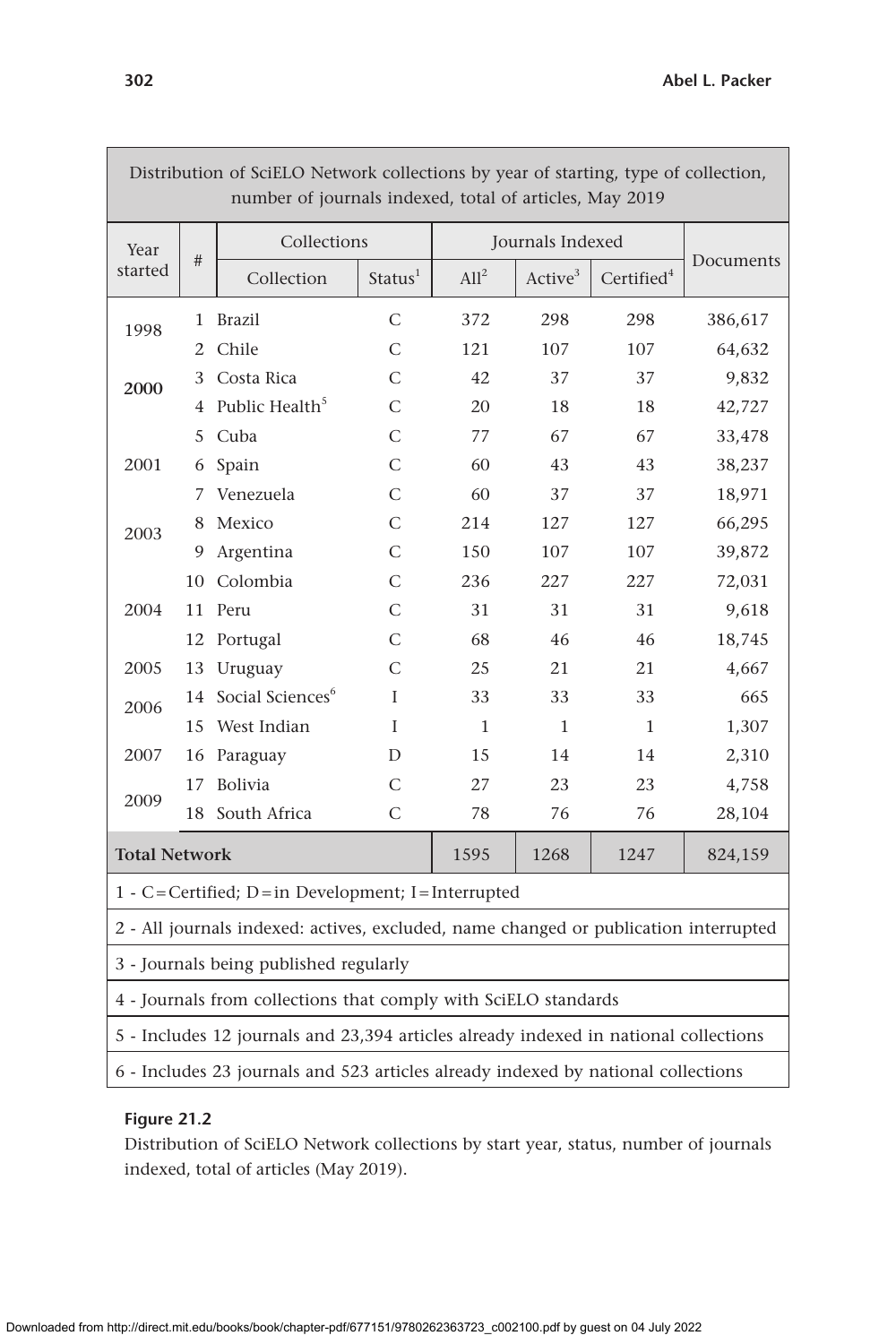#### **Documenting the Evolution of the SciELO Program and Network**

The growth and evolution of SciELO can be seen in the distributions of the annual total number of journals (figure 21.3) and documents indexed by the network of national collections (figure 21.4).<sup>7</sup> For journals, one distribution accumulates all indexed journals and another only those that remained active (for there are many reasons why journals may be discontinued: noncompliance with indexing criteria, interruption of publication, a turn to for-profit publishing, and at the journal's decision). The annual growth of the active journals was 21 percent per year over 20 years, starting with 26 journals in 1998 and ending with 1,270 in 2018. The number of journals indexed tends to stabilize toward a core in each collection, resulting in overall decreasing growth, well expressed by the annual growth for successive quinquennials: 40 percent, 26 percent, 16 percent, 7 percent (figure 21.5). The current SciELO Network has reached a stable level of 51,000 newly published documents per year, 90 percent of which are articles and reviews. The documents are physically hosted on nationally operated servers but conceptually they are integrated within the SciELO common virtual space. In fact, the metadata of the newly input documents are physically uploaded weekly by the national collections into the network repository. With over 800,000 documents, the SciELO Network repositories serve a daily average of over 1,000,000 HTML and PDF articles, using COUNTER-compliant



**Figure 21.3** Yearly increase in SciELO Network journals.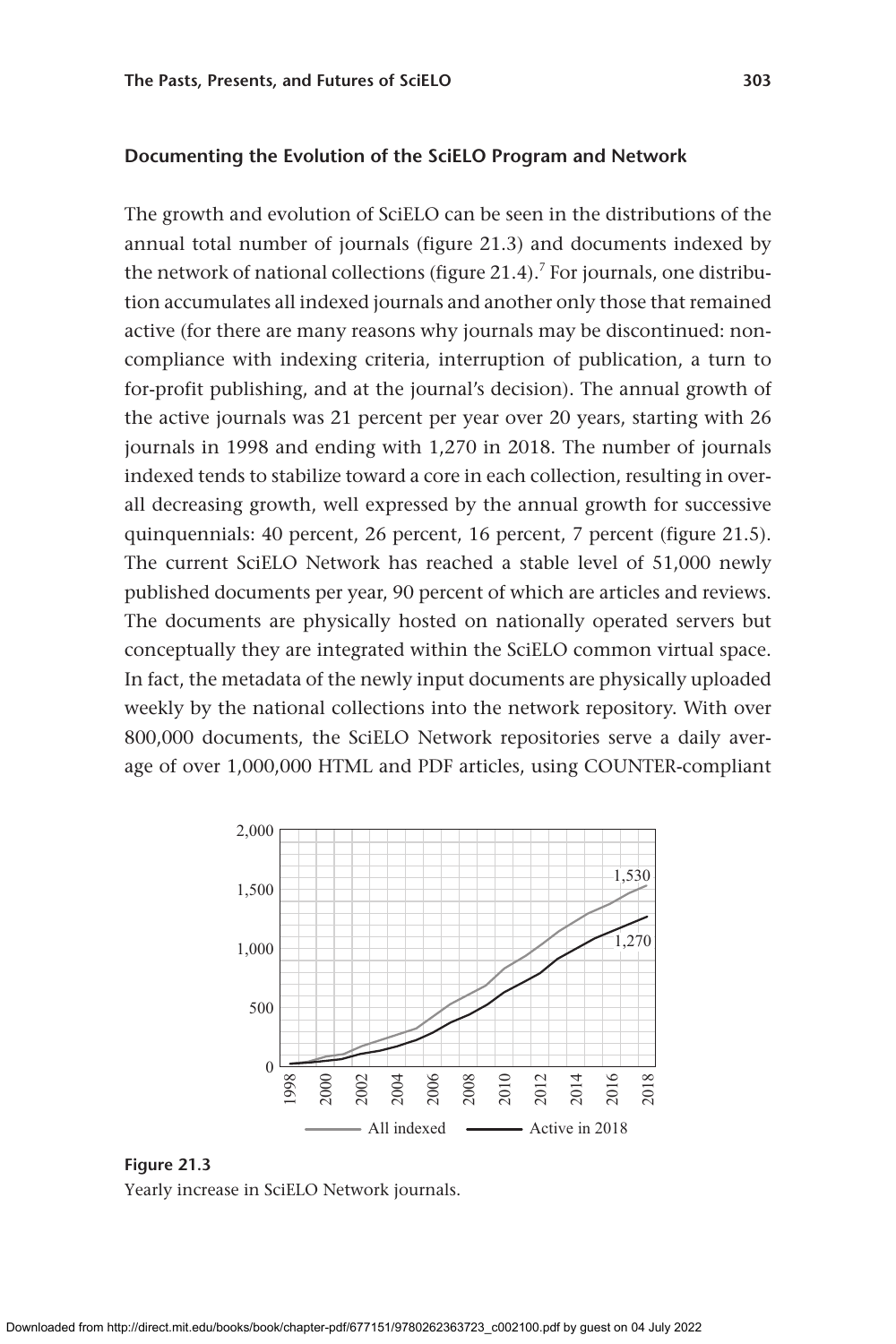

**Figure 21.4** Yearly increase in SciELO Network articles.



### **Figure 21.5**

SciELO Network quinquennial rate of growth.

metrics (a standard for measuring article hits in a way that doesn't count duplicates).

SciELO's collections span a variety of subjects and editorial policies. There is no predefined pattern, priority, or privilege with respect to the composition of the collections. Multilingualism is also an inherent characteristic of research communication in the SciELO Publishing Model.<sup>8</sup> Indeed, figure 21.6 evidences the diversity of the composition of the SciELO national collections in terms of the distribution of number of journals and documents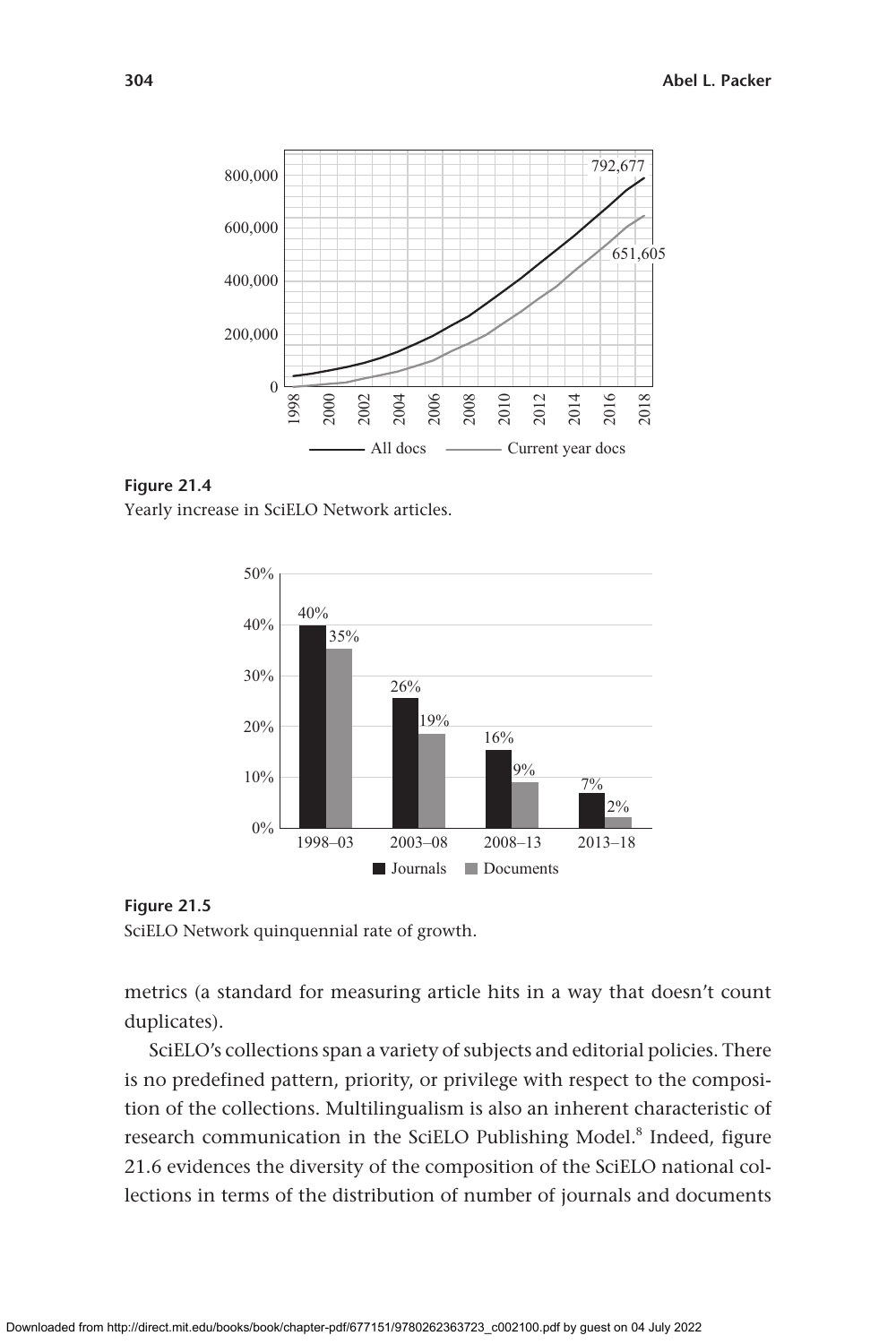published in 2017 by major knowledge areas, language, authorship affiliation, and citations per article from inside and outside the SciELO Network. As can be seen, Brazil is responsible for about 40 percent of the contents, followed by Colombia, Mexico, and Chile. Together these four countries publish about 70 percent of the documents. Paraguay is not included in the table because it is not yet a certified collection. About 12 percent of the documents are not identified as communicating research, which is the case with opinion editorials, obituaries, and so forth. Brazil publishes an average of 71 such articles per journal per year while all other collections publish an average of 30 articles.

With respect to thematic areas: health sciences, human sciences, and applied social sciences comprise 67 percent of the articles. The presence of other disciplinary spaces is limited, reflecting the general scope of the research communicated by nationally published journals. Exceptions here include agricultural topics, covering 17 percent of articles from Brazil and reflecting the importance of this area within the country's economy. Further, biological sciences have a prominent profile in Costa Rica and South Africa, with 17 percent and 27 percent of their articles, respectively. Spain's collection is restricted to health sciences, which also comprises more than 50 percent of the output from Cuba, Peru, Uruguay, and Venezuela. Multidisciplinary categories include journals with three or more thematic areas assigned. Except for South Africa's and Brazil's collections, non-English articles prevail in more than two-thirds of the articles of 12 collections and in more than 90 percent of seven collections. SciELO Brazil journals, which traditionally faced a limited global reach due to their Portuguese native language, made a huge effort to increase the number of English articles, achieving 70 percent in 2017 and planning to reach 80 percent in the coming three to five years.

With respect to the proportion of foreign authorship (that is, authors from outside the nation hosting the journal) and global reach, the selected countries in figure 21.6 had valid data for at least 85 percent of the articles. For different reasons, Brazil and Cuba publish predominantly national authors, while Chile and Costa Rica have a foreign author on more than 50 percent of their articles.<sup>9</sup> In addition to the language of publication and authorship, the source of the citations the research received is an indicator of degree of globalization. Taking the Web of Science (WoS) ALL Database as the source because it covers all SciELO journals, figure 21.6 shows for the documents published in 2015 by each collection the distribution of the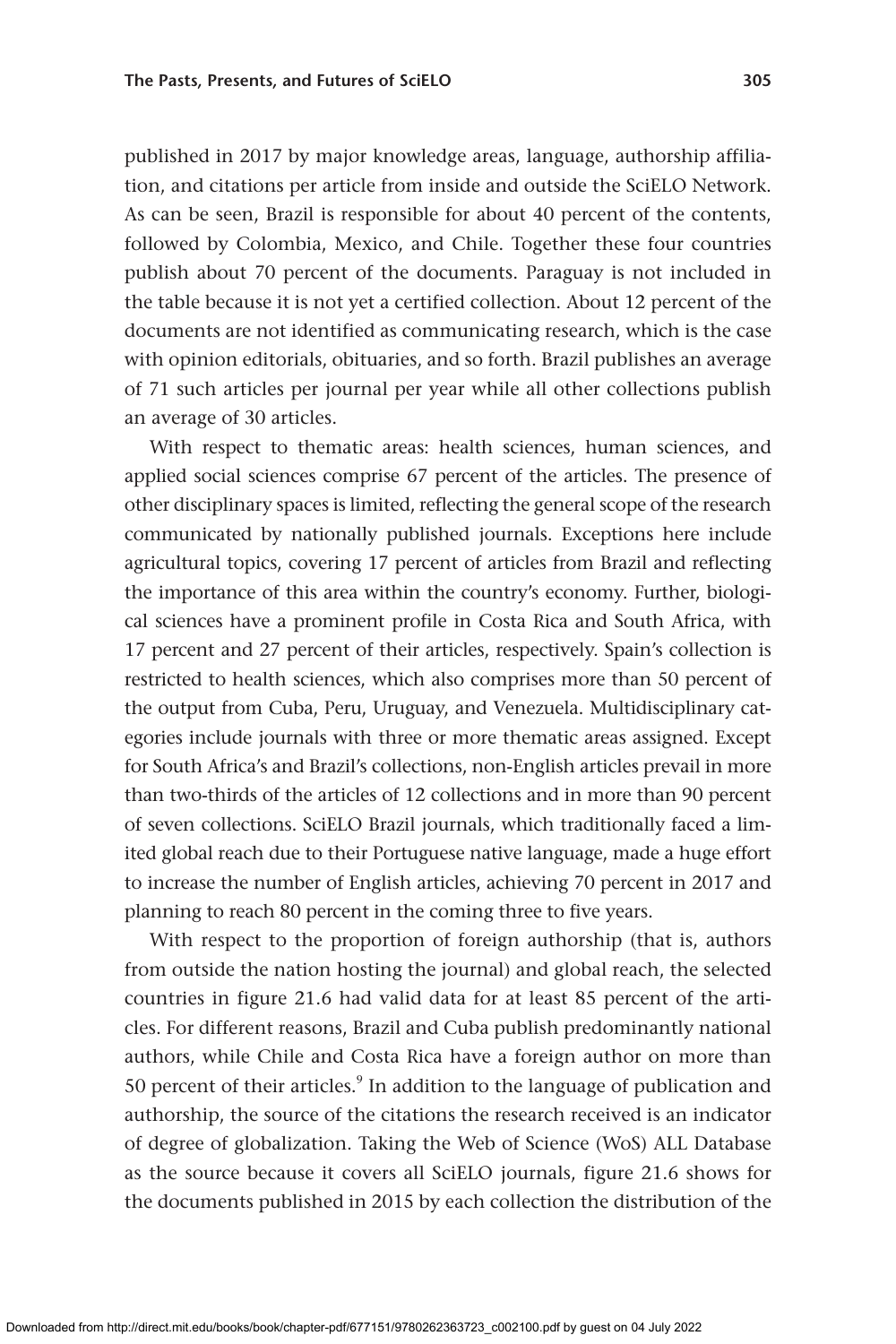citations per document received from SciELO Network journals and from all WoS ALL Database journals up to May 2019. Overall, there is a threefold increase when moving from SciELO to WoS ALL Database, always taking into consideration that the actual citation values per collection depend on the distribution of thematic areas, language of publication, and authorship affiliation. Brazil's and Chile's multithematic collections perform better in citations per document in both contexts. In terms of presence in international commercial bibliometric indexes, figure 21.6 also shows the

|                          | Major Thematic Areas<br>Composition |                          |                  |                       |              |                       |                                                                  |           |                               |                                  |           |                       |  |
|--------------------------|-------------------------------------|--------------------------|------------------|-----------------------|--------------|-----------------------|------------------------------------------------------------------|-----------|-------------------------------|----------------------------------|-----------|-----------------------|--|
| Country                  | Journals   Journals                 | $\frac{0}{6}$<br>/ total | Docs             | $\%$<br>Docs<br>total | docs         | $\%$<br>docs/<br>docs | Citable   Citable   Articles   Agricul-<br>$\frac{1}{2}$ journal | ture      | Applied<br>social<br>sciences | Biological<br>sciences   neering | Engi-     | Exact<br>and<br>earth |  |
| Argentina                | 124                                 | 10%                      | 3,438            | 5.9%                  | 2.905        | 84%                   | 23                                                               | 8%        | 17%                           | 15%                              | 2%        | 4%                    |  |
| Bolivia                  | 17                                  | 1%                       | 175              | 0.3%                  | 137          | 78%                   | 8                                                                | 4%        | 23%                           | 8%                               | 6%        | 9%                    |  |
| Brazil                   | 291                                 | 23%                      | 22,593           | 39.1%                 | 20,566       | 91%                   | 71                                                               | 17%       | 7%                            | 9%                               | 8%        | 3%                    |  |
| Chile                    | 104                                 | 8%                       | 4,457            | 7.7%                  | 3,895        | 87%                   | 37                                                               | 9%        | 18%                           | 14%                              | 9%        | 9%                    |  |
| Colombia                 | 227                                 | 18%                      | 6,929            | 12.0%                 | 6,095        | 88%                   | 27                                                               | 8%        | 22%                           | 5%                               | 11%       | 5%                    |  |
| Costa Rica               | 34                                  | 3%                       | 1,020            | 1.8%                  | 917          | 90%                   | 27                                                               | 8%        | 25%                           | 17%                              | 9%        | 3%                    |  |
|                          |                                     |                          |                  |                       |              |                       |                                                                  |           |                               |                                  |           |                       |  |
| Cuba                     | 64                                  | 5%                       | 3,298            | 5.7%                  | 2,902        | 88%                   | 45                                                               | 10%       | 13%                           | 2%<br>$0\%$                      | 9%        | 3%                    |  |
| Ecuador<br>Mexico        | 13<br>169                           | 1%<br>13%                | 276<br>6,101     | 0.5%<br>10.6%         | 257<br>5,020 | 93%<br>82%            | 20<br>30                                                         | 0%<br>10% | 37%<br>29%                    | 13%                              | 39%<br>7% | 14%<br>7%             |  |
|                          | 29                                  | 2%                       | 1.171            | 2.0%                  | 979          | 84%                   | 34                                                               | 9%        | 8%                            | 13%                              | 0%        | 4%                    |  |
| Peru                     | 46                                  | 4%                       | 1.799            | 3.1%                  | 1,524        | 85%                   | 33                                                               | 9%        | 40%                           | $0\%$                            | 2%        | 2%                    |  |
| Portugal<br>South Africa | 74                                  | 6%                       | 3,262            | 5.6%                  | 2,979        | 91%                   | 40                                                               | 7%        | 11%                           | 27%                              | 9%        | 9%                    |  |
|                          |                                     |                          |                  |                       |              |                       |                                                                  |           |                               |                                  |           |                       |  |
| Spain                    | 42                                  | 3%                       | 2.488            | 4.3%                  | 2,016        | 81%                   | 48                                                               | 0%        | 0%                            | 0%                               | 0%        | 0%                    |  |
| Uruguay                  | 22                                  | 2%                       | 593              | 1.0%                  | 404          | 68%                   | 18                                                               | 0%        | 29%                           | 7%                               | 0%        | 0%                    |  |
| Venezuela                | 14                                  | 1%                       | 194              | 0.3%                  | 174          | 90%                   | 12                                                               | 17%       | 3%                            | 13%                              | 18%       | 0%                    |  |
| Total                    | 1,268                               |                          | 100% 57,794 100% |                       | 50,770       | 88%                   | 40                                                               | 11%       | 14%                           | 10%                              | 7%        | 4%                    |  |

#### **Figure 21.6**

SciELO Network collections coverage by major thematic areas and global visibility given by proportion of English articles and foreign authors, citations per document received in WoS ALL Database and presence in Scopus and SJR.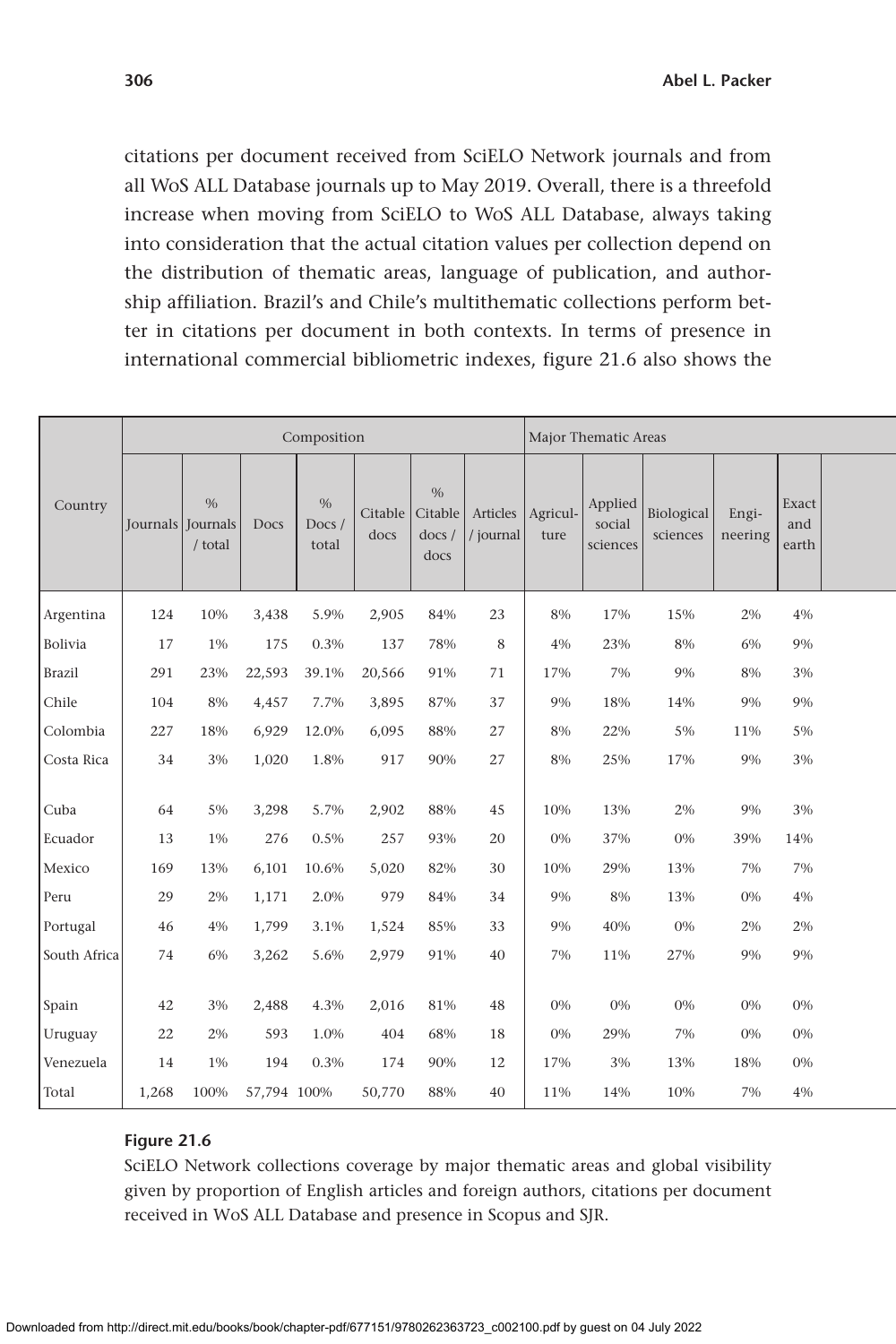presence of SciELO Network in the 2019 edition of Scopus, which offers incomplete but elaborate journal coverage. SciELO Bolivia and Ecuador are not in Scopus and SciELO Venezuela is not considered because it is not updated. About half of the SciELO journals are indexed and about 70 percent are above the twenty-fifth percentile of Scimago Journal Ranking (SJR), with SciELO South Africa and Brazil journals above 91 percent and 87 percent respectively (this could be due to language factors as these latter two nations, as noted, publish predominantly in English).

| Global Visibility<br>Wos citations/doc received<br>Scopus indexing<br>Articles<br>Articles<br>Linguistic,<br>Country<br>$\%$<br>Multidis-<br>From<br>Human<br>Health<br>author's<br>$\%$<br>From<br>literature<br>in<br>WoS ALL<br>Journals<br>sciences<br>ciplinary<br>abroad<br>sciences  <br>SciELO<br>Increase Journals<br>English<br>and arts<br>SJR Q1,<br>affiliation<br>database<br>indexed<br>journals<br>$Q2$ or $Q3$<br>journals<br>29%<br>34%<br>3%<br>$0\%$<br>3.01<br>30%<br>41%<br>7%<br>0.23<br>0.69<br>Argentina<br>$\overline{\phantom{a}}$<br>19%<br>2.31<br>22%<br>$0\%$<br>16%<br>6%<br>0.19<br>Bolivia<br>0.08<br>$\overline{\phantom{a}}$<br>$\overline{\phantom{a}}$<br>$\overline{\phantom{a}}$<br>18%<br>3%<br>3%<br>70%<br>24%<br>2.68<br>3.15<br>73%<br>87%<br>40%<br>0.85<br>Brazil<br>Chile<br>22%<br>7%<br>1%<br>52%<br>1.76<br>3.11<br>75%<br>72%<br>30%<br>26%<br>0.56<br>3%<br>6%<br>39%<br>2.28<br>35%<br>69%<br>Colombia<br>24%<br>24%<br>25%<br>0.40<br>0.91<br>8%<br>24%<br>17%<br>7%<br>16%<br>61%<br>0.22<br>0.72<br>3.29<br>9%<br>67%<br>Costa<br>Rica<br>62%<br>$0\%$<br>0.33<br>1.63<br>30%<br>5%<br>6%<br>2%<br>3%<br>21%<br>0.20<br>Cuba<br>48%<br>11%<br>0%<br>9%<br>$0\%$<br>0.00<br>7%<br>0.00<br>0.00<br>Ecuador<br>$\overline{\phantom{a}}$<br>$\overline{\phantom{a}}$<br>18%<br>21%<br>36%<br>1.09<br>3.19<br>45%<br>62%<br>1%<br>6%<br>20%<br>0.34<br>Mexico<br>20%<br>2%<br>$0\%$<br>6%<br>25%<br>61%<br>0.36<br>0.77<br>2.16<br>28%<br>Peru<br>$\overline{\phantom{a}}$<br>20%<br>4%<br>4%<br>23%<br>0.22<br>2.74<br>35%<br>31%<br>37%<br>0.60<br>Portugal<br>$\overline{\phantom{a}}$<br>30%<br>5%<br>8%<br>3.75<br>58%<br>91%<br>28%<br>94%<br>0.36<br>1.35<br>South<br>$\overline{\phantom{a}}$<br>Africa<br>0%<br>0%<br>0%<br>33%<br>2.02<br>3.52<br>58%<br>100%<br>34%<br>0.57<br>86%<br>Spain<br>48%<br>5%<br>0%<br>54%<br>26%<br>3%<br>$0\%$<br>0.39<br>2.11<br>Uruguay<br>2%<br>0.18<br>Venezuela<br>59%<br>6%<br>$0\%$<br>$0\%$<br>6%<br>$\qquad \qquad -$<br>$\overline{\phantom{0}}$<br>3%<br>42%<br>1.69<br>49%<br>69%<br>37%<br>20%<br>4%<br>31%<br>0.55<br>3.06<br>Total |  |  |  |  |  |  |
|-----------------------------------------------------------------------------------------------------------------------------------------------------------------------------------------------------------------------------------------------------------------------------------------------------------------------------------------------------------------------------------------------------------------------------------------------------------------------------------------------------------------------------------------------------------------------------------------------------------------------------------------------------------------------------------------------------------------------------------------------------------------------------------------------------------------------------------------------------------------------------------------------------------------------------------------------------------------------------------------------------------------------------------------------------------------------------------------------------------------------------------------------------------------------------------------------------------------------------------------------------------------------------------------------------------------------------------------------------------------------------------------------------------------------------------------------------------------------------------------------------------------------------------------------------------------------------------------------------------------------------------------------------------------------------------------------------------------------------------------------------------------------------------------------------------------------------------------------------------------------------------------------------------------------------------------------------------------------------------------------------------------------------------------------------------------------------------------------------------------------------------------------|--|--|--|--|--|--|
|                                                                                                                                                                                                                                                                                                                                                                                                                                                                                                                                                                                                                                                                                                                                                                                                                                                                                                                                                                                                                                                                                                                                                                                                                                                                                                                                                                                                                                                                                                                                                                                                                                                                                                                                                                                                                                                                                                                                                                                                                                                                                                                                               |  |  |  |  |  |  |
|                                                                                                                                                                                                                                                                                                                                                                                                                                                                                                                                                                                                                                                                                                                                                                                                                                                                                                                                                                                                                                                                                                                                                                                                                                                                                                                                                                                                                                                                                                                                                                                                                                                                                                                                                                                                                                                                                                                                                                                                                                                                                                                                               |  |  |  |  |  |  |
|                                                                                                                                                                                                                                                                                                                                                                                                                                                                                                                                                                                                                                                                                                                                                                                                                                                                                                                                                                                                                                                                                                                                                                                                                                                                                                                                                                                                                                                                                                                                                                                                                                                                                                                                                                                                                                                                                                                                                                                                                                                                                                                                               |  |  |  |  |  |  |
|                                                                                                                                                                                                                                                                                                                                                                                                                                                                                                                                                                                                                                                                                                                                                                                                                                                                                                                                                                                                                                                                                                                                                                                                                                                                                                                                                                                                                                                                                                                                                                                                                                                                                                                                                                                                                                                                                                                                                                                                                                                                                                                                               |  |  |  |  |  |  |
|                                                                                                                                                                                                                                                                                                                                                                                                                                                                                                                                                                                                                                                                                                                                                                                                                                                                                                                                                                                                                                                                                                                                                                                                                                                                                                                                                                                                                                                                                                                                                                                                                                                                                                                                                                                                                                                                                                                                                                                                                                                                                                                                               |  |  |  |  |  |  |
|                                                                                                                                                                                                                                                                                                                                                                                                                                                                                                                                                                                                                                                                                                                                                                                                                                                                                                                                                                                                                                                                                                                                                                                                                                                                                                                                                                                                                                                                                                                                                                                                                                                                                                                                                                                                                                                                                                                                                                                                                                                                                                                                               |  |  |  |  |  |  |
|                                                                                                                                                                                                                                                                                                                                                                                                                                                                                                                                                                                                                                                                                                                                                                                                                                                                                                                                                                                                                                                                                                                                                                                                                                                                                                                                                                                                                                                                                                                                                                                                                                                                                                                                                                                                                                                                                                                                                                                                                                                                                                                                               |  |  |  |  |  |  |
|                                                                                                                                                                                                                                                                                                                                                                                                                                                                                                                                                                                                                                                                                                                                                                                                                                                                                                                                                                                                                                                                                                                                                                                                                                                                                                                                                                                                                                                                                                                                                                                                                                                                                                                                                                                                                                                                                                                                                                                                                                                                                                                                               |  |  |  |  |  |  |
|                                                                                                                                                                                                                                                                                                                                                                                                                                                                                                                                                                                                                                                                                                                                                                                                                                                                                                                                                                                                                                                                                                                                                                                                                                                                                                                                                                                                                                                                                                                                                                                                                                                                                                                                                                                                                                                                                                                                                                                                                                                                                                                                               |  |  |  |  |  |  |
|                                                                                                                                                                                                                                                                                                                                                                                                                                                                                                                                                                                                                                                                                                                                                                                                                                                                                                                                                                                                                                                                                                                                                                                                                                                                                                                                                                                                                                                                                                                                                                                                                                                                                                                                                                                                                                                                                                                                                                                                                                                                                                                                               |  |  |  |  |  |  |
|                                                                                                                                                                                                                                                                                                                                                                                                                                                                                                                                                                                                                                                                                                                                                                                                                                                                                                                                                                                                                                                                                                                                                                                                                                                                                                                                                                                                                                                                                                                                                                                                                                                                                                                                                                                                                                                                                                                                                                                                                                                                                                                                               |  |  |  |  |  |  |
|                                                                                                                                                                                                                                                                                                                                                                                                                                                                                                                                                                                                                                                                                                                                                                                                                                                                                                                                                                                                                                                                                                                                                                                                                                                                                                                                                                                                                                                                                                                                                                                                                                                                                                                                                                                                                                                                                                                                                                                                                                                                                                                                               |  |  |  |  |  |  |
|                                                                                                                                                                                                                                                                                                                                                                                                                                                                                                                                                                                                                                                                                                                                                                                                                                                                                                                                                                                                                                                                                                                                                                                                                                                                                                                                                                                                                                                                                                                                                                                                                                                                                                                                                                                                                                                                                                                                                                                                                                                                                                                                               |  |  |  |  |  |  |
|                                                                                                                                                                                                                                                                                                                                                                                                                                                                                                                                                                                                                                                                                                                                                                                                                                                                                                                                                                                                                                                                                                                                                                                                                                                                                                                                                                                                                                                                                                                                                                                                                                                                                                                                                                                                                                                                                                                                                                                                                                                                                                                                               |  |  |  |  |  |  |
|                                                                                                                                                                                                                                                                                                                                                                                                                                                                                                                                                                                                                                                                                                                                                                                                                                                                                                                                                                                                                                                                                                                                                                                                                                                                                                                                                                                                                                                                                                                                                                                                                                                                                                                                                                                                                                                                                                                                                                                                                                                                                                                                               |  |  |  |  |  |  |
|                                                                                                                                                                                                                                                                                                                                                                                                                                                                                                                                                                                                                                                                                                                                                                                                                                                                                                                                                                                                                                                                                                                                                                                                                                                                                                                                                                                                                                                                                                                                                                                                                                                                                                                                                                                                                                                                                                                                                                                                                                                                                                                                               |  |  |  |  |  |  |
|                                                                                                                                                                                                                                                                                                                                                                                                                                                                                                                                                                                                                                                                                                                                                                                                                                                                                                                                                                                                                                                                                                                                                                                                                                                                                                                                                                                                                                                                                                                                                                                                                                                                                                                                                                                                                                                                                                                                                                                                                                                                                                                                               |  |  |  |  |  |  |
|                                                                                                                                                                                                                                                                                                                                                                                                                                                                                                                                                                                                                                                                                                                                                                                                                                                                                                                                                                                                                                                                                                                                                                                                                                                                                                                                                                                                                                                                                                                                                                                                                                                                                                                                                                                                                                                                                                                                                                                                                                                                                                                                               |  |  |  |  |  |  |
|                                                                                                                                                                                                                                                                                                                                                                                                                                                                                                                                                                                                                                                                                                                                                                                                                                                                                                                                                                                                                                                                                                                                                                                                                                                                                                                                                                                                                                                                                                                                                                                                                                                                                                                                                                                                                                                                                                                                                                                                                                                                                                                                               |  |  |  |  |  |  |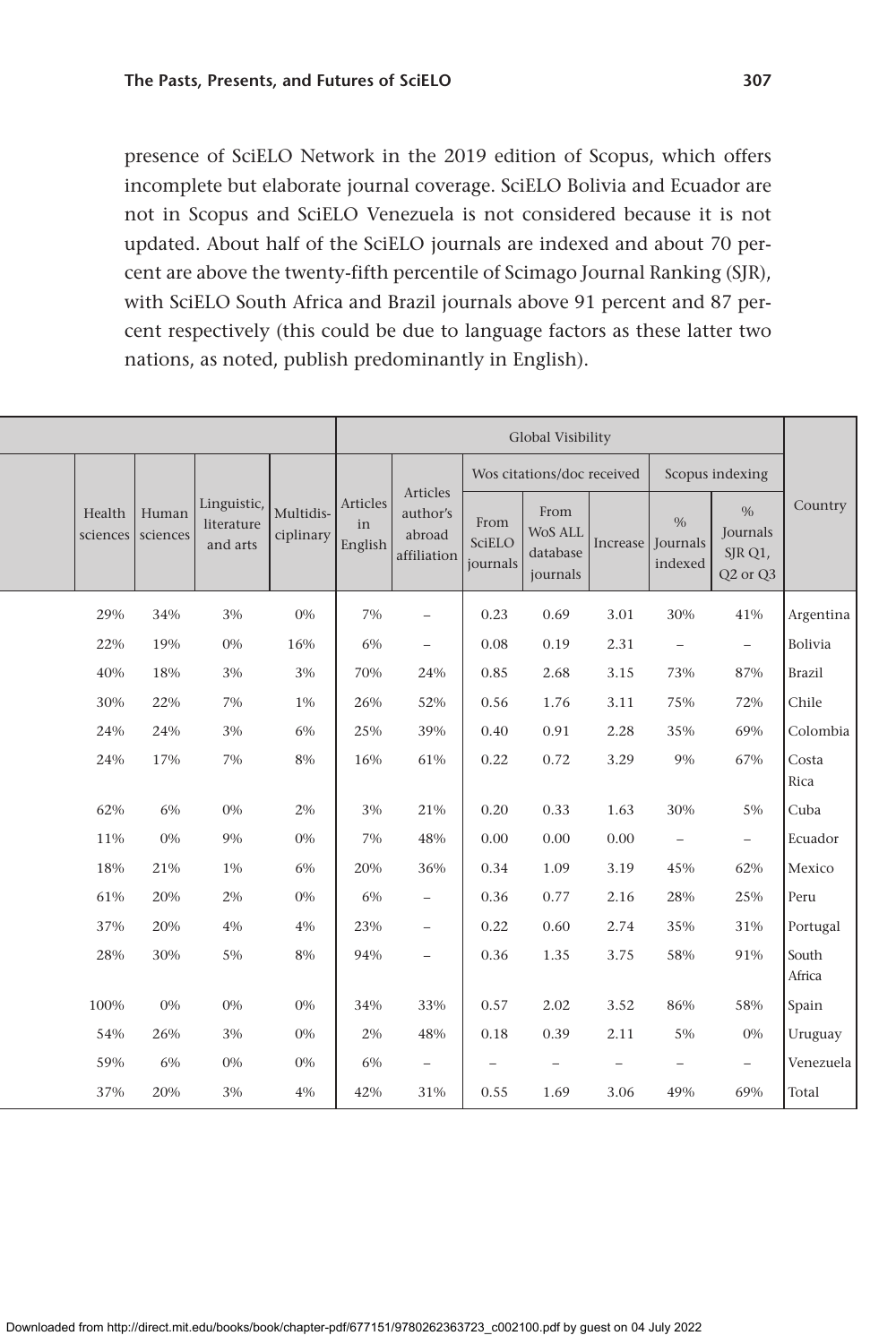#### **SciELO, Open Access, and Technology**

The SciELO model and platform have brought technological innovations to the production of its included journals. The most important of these was the pioneering adoption of open access as inherent to online publishing, which happened four years before the Budapest Declaration. Three main conditions made this possible.

First, SciELO's successful implementation as a pilot project embraced the innate characteristics of the web and developed a common methodological and technological solution to index, publish, and disseminate journals online with minimal or no costs for the institutions responsible and with no interference with the paper-based publication. Thus, SciELO was created as a public platform using the ISIS public domain software developed by UNESCO and BIREME to run collections of journals allowing anyone access to journal content. In 1997, very few journals had access to online publication and those that had were mostly restricted to PDF files. Indeed, this intervention was so early that full-text databases and HTML web publication were perceived as radical innovations and faced strong resistance. Second, most of the quality journals targeted by SciELO were nonprofit with subscription fees intended to recover only the costs of publication. However, journals with many subscriptions, particularly in the social sciences, resisted open access and took a long time to embrace this model. Third, as stated before, the institutional authority given by FAPESP and BIREME was essential. Worthy of mention is that the new publishing model succeeded in national contexts unused to innovations because SciELO became a quality seal.

A key facet of the successful implementation of the SciELO publishing model was to build a qualified indexing function. The purpose was to supplement the role played by indexes in the US, which were not properly covering the journals of Brazil and many other countries. This was partially because of the publishing characteristics of these journals—such as scattered publication of journals, multilingual publication, research subjects or schools of thought distant from the scope or inclinations of the indexes. It was also, though, due to the lack of lobbying capacity to influence bibliographic indexes compared to that of commercial publishers. The emergence of SciELO as an international index of quality journals represented a breakthrough for national scholarly publishing, overcoming existing restrictions, and the lack of information and capacity faced by public and institutional policies to govern the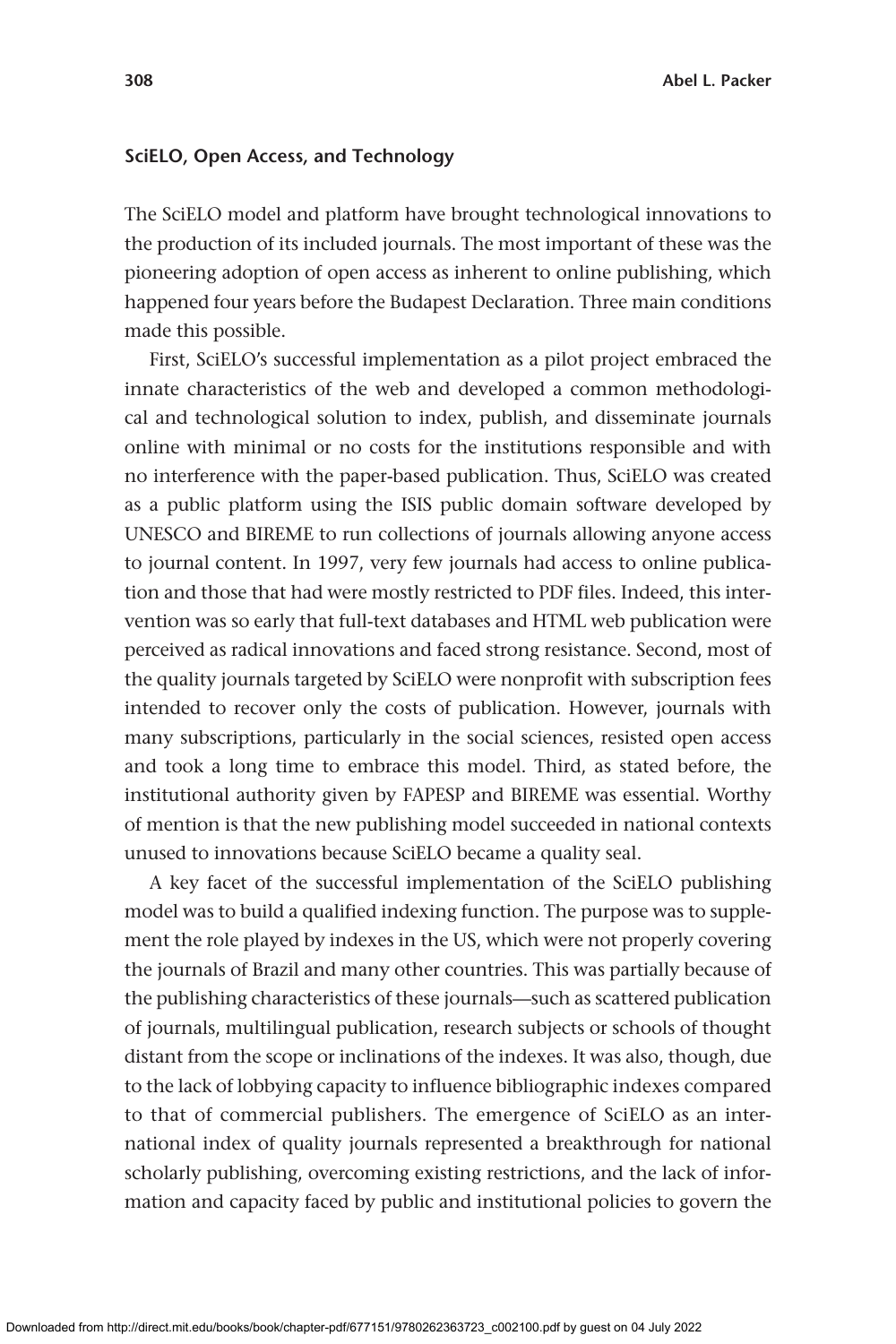advancement of journals. For although Google Scholar and other emergent indexes do not, technically, differentiate results by national source, the way in which research communicated by noncommercial publishers, particularly from developing regions, is consistently undervalued—as shown by many other chapters in this book—puts the lie to the myth of an a-national meritocracy.

To return to open access, though, taking open access as an inherent condition of a web publishing model was a programmatic and political decision by SciELO, made to enhance the relevance of the research communicated by quality journals, to maximize that research's visibility under the broad concept and belief in scientific knowledge as a public good, and as a determinant of academic, social, cultural, and technological development. In terms of open-access operation, SciELO evolved to formally adopt the Creative Commons Attribution License (CC BY) as the standard license, thus contributing to universal nonrestricted, continued access to updated, qualified, and relevant scientific information and knowledge. This was adopted, in particular, to minimize the so-called know-do gap (in which research is not translated from its theoretical groundings) that affects developing countries through the implementation of research, but also to improve the local flow of scientific information and to maximize the capacity for action of evidence-based public policies and services, continued improvement of research and education, support for professional practices, and a public library to inform citizens. $10$ 

Integral to the evolution of SciELO's dissemination power is the platform's compliance with bibliographic standards, which were progressively applied to the entire full text using XML semantic markup elements. $11$ The first version of SciELO's implementation restricted SGML markup to the identification of the article's front bibliographic reference elements, the back-matter bibliographic references, and the beginning and end of full-text paragraphs. Since 2015, however, SciELO has implemented the Journal Article Tag Suite (JATS) standard through the SciELO Publishing Schema, which is updated every six months. The idea here is to work progressively toward all bibliographic elements being controlled by multilingual dictionaries to assure text quality and improve interoperability. The pace of adoption of new methodologies and technologies across the network is determined by the coordinators of the national collections according to their own specific conditions and priorities. In complex cases, such as the adoption of JATS in 2015, it is expected to take five or more years to cover all journals.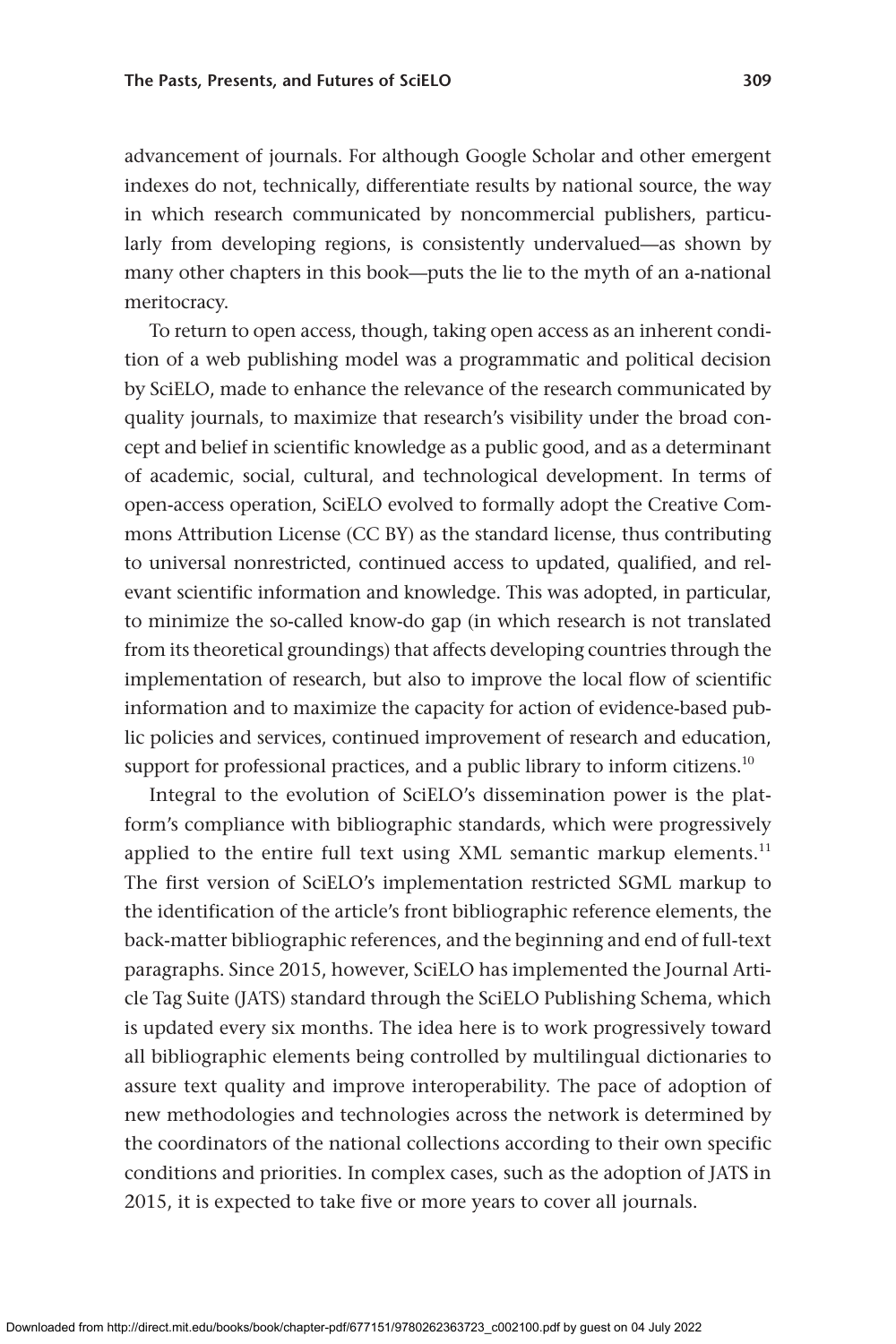The most important challenge SciELO and similar journals face, however, lies in governmental and institutional policies that have prioritized a simplistic use of crude metrics, such as the journal impact factor, as proxies for the value of research. Similar barriers are imposed by universities whose research policies are driven by university rankings. Sadly, there are plenty of studies that have shown that research published by nonetheless high-quality, nationally published journals receives fewer citations than commercially high-"impact" journals; a phenomenon that is not properly addressed by the algorithms that calculate impact.<sup>12</sup> For example, a lack of international collaboration lessens impact (used in a broader sense) of research oriented to local problems, which are better investigated by nationally affiliated researchers. In the same vein, non-English articles are restricted to domestic or regional citations.

#### **The Collective Building of the Present and Future of SciELO**

SciELO's foundations of governance and operation have remained essentially constant from its inception. Principles of decentralization, disintermediation, and networking—key web-inherent attributes—drive the governance, implementation, and operation of the SciELO Program in order to maximize inclusion, academic autonomy, and widespread development of capacities and infrastructures as the basis for autonomous national policies on scholarly communication with global interoperability. The entire flow of research communication is technologically aligned with scholarly communication standards and best practices. Under these principles, Sci-ELO features a well-established modus operandi that encompasses all network collections and individual journals covering different subjects and a variety of editorial policies. SciELO collections have the implicit objective of promoting quality journals within an inclusive vision of bibliodiversity.

SciELO's development is conducted with no formal bilateral or multilateral signed documents at the level of the network of collections and within national collections. The SciELO Network and its common virtual space are voluntary, and collectively built and developed by both the national collections and their individual journals. They are driven by three main agreed lines of action covering the next five years. The first line of action is professionalization. This line aims for the production of state-of-the-art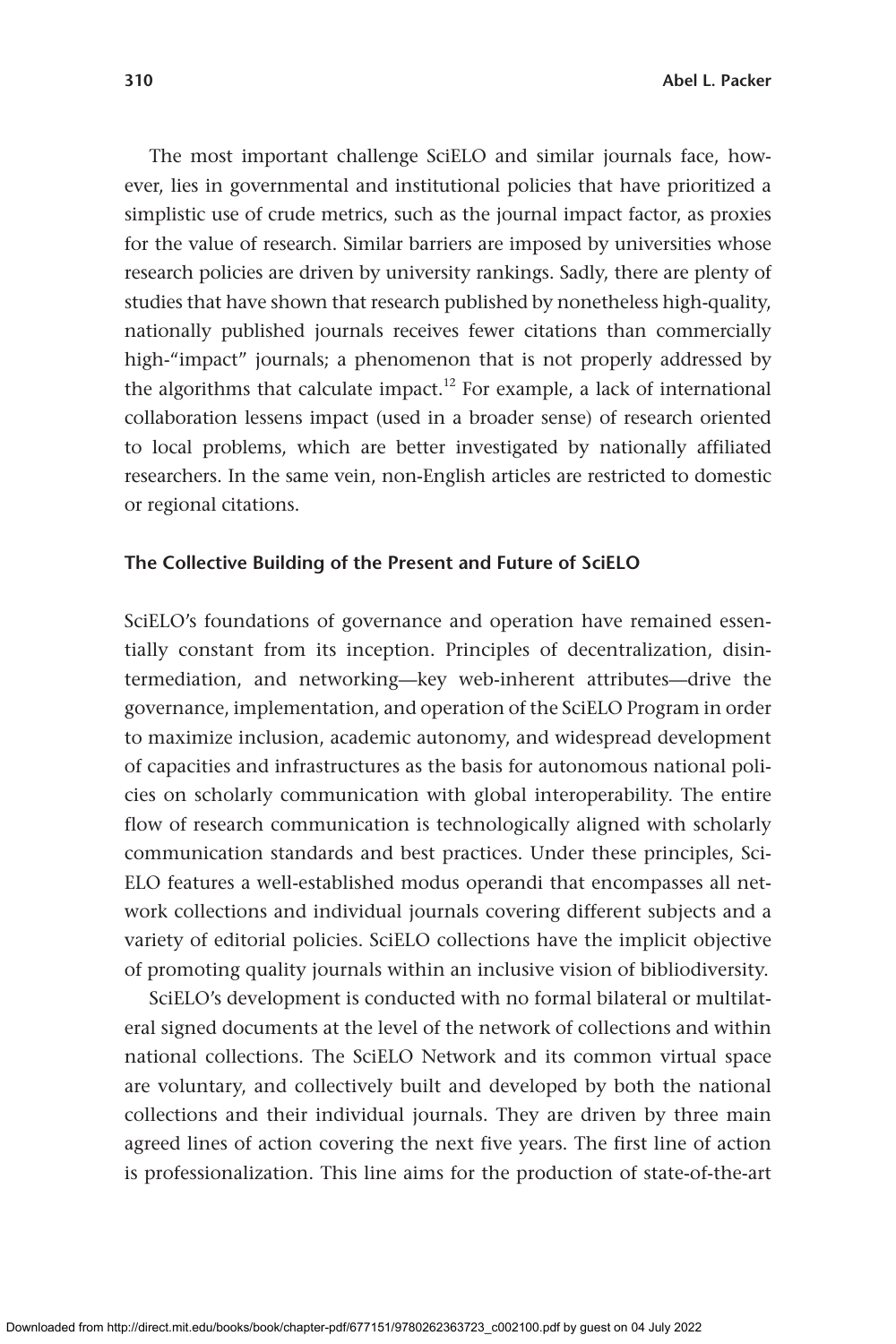journals for the sake of improving research capacity and democratization of scientific knowledge. The internationalization line seeks an appropriate balance of the presence of national- and foreign-qualified researchers as editors, peer reviewers, and authors, as well as publication in the English language in order to maximize the proactive presence in the international flow of scientific information. The third line of action seeks the strengthening of operational and financial sustainability of the journals as a commitment to the research community. The ultimate objective is to increase credibility and competitive positioning to induct journals as proactive participants in the global flow of scientific information.

The transition to open science as a fully open workflow is the programmatic plan for the future of SciELO.<sup>13</sup> Following national and international advancements in open-science implementation, the three lines of action for SciELO journals are enriched, in the first place, by the acceleration of research communication, which requires the widening of the publishing flow to include preprints, and the continuous publication of individual manuscripts as soon as they are approved. Secondly, the exhaustive citation and deposition of all data, software source code, and any material or content that underlies articles will be required to be available in certified repositories to ease their reuse, and particularly the reproduction of the research process and results. Finally, the strengthening of transparency and progressive opening of the peer review process, players, and decisions.

These lines of action, embedded within the open-science practices listed above, project a renewed future for the SciELO Program, with journals focusing their role progressively on the validation of research. Open science broadens the research communication spectrum via the use of preprints and data repository servers, so journals are being moved from their traditional role to become part of an interconnected complex system of information sources and communication vehicles. It is also expected that the comprehensive nature of open science will contribute to enhancing the evaluation of SciELO and similar journals by national research agencies and institutions beyond the simplistic adoption of rankings. The richness of open science and the related complexities do represent threats to journals, but they open also new opportunities to enhance their role in the future of scholarly communications: an approach to which the SciELO Program is committed.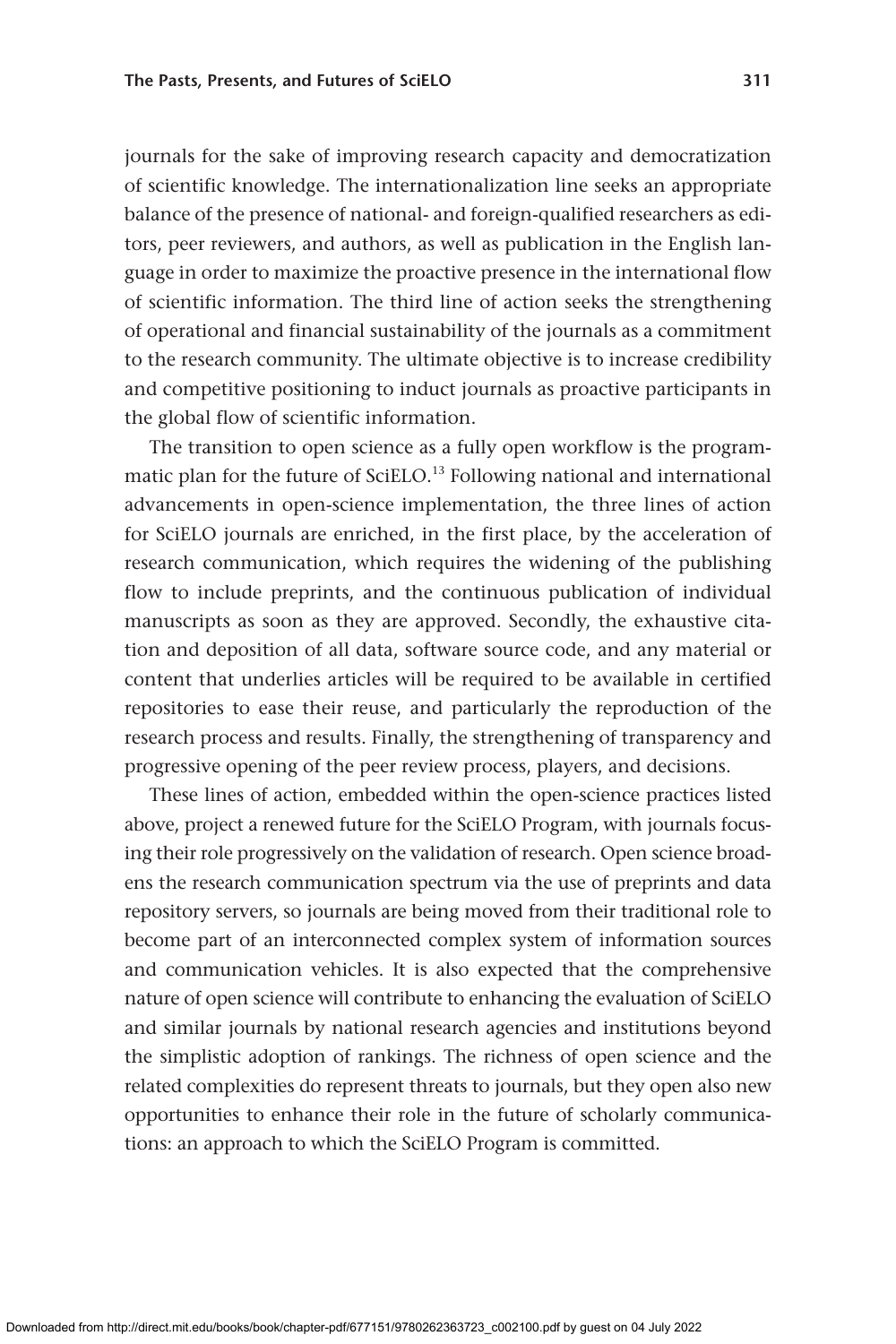## **Notes**

1. SciELO, "Priority Lines of Action," SciELO 20, August 17, 2018, [https://www](https://www.scielo20.org/redescielo/wp-content/uploads/sites/2/2018/09/L%C3%ADneas-prioritaris-de-acci%C3%B3n-2019-2023_en.pdf) [.scielo20.org/redescielo/wp-content/uploads/sites/2/2018/09/L%C3%ADneas](https://www.scielo20.org/redescielo/wp-content/uploads/sites/2/2018/09/L%C3%ADneas-prioritaris-de-acci%C3%B3n-2019-2023_en.pdf) [-prioritaris-de-acci%C3%B3n-2019-2023\\_en.pdf.](https://www.scielo20.org/redescielo/wp-content/uploads/sites/2/2018/09/L%C3%ADneas-prioritaris-de-acci%C3%B3n-2019-2023_en.pdf)

2. For a more thorough list of works about SciELO, see SciELO, "Bibliography about SciELO," SciELO, accessed June 2, 2019, [https://scielo.org/en/about-scielo/biblio](https://scielo.org/en/about-scielo/bibliography-about-scielo/) [graphy-about-scielo/](https://scielo.org/en/about-scielo/bibliography-about-scielo/); see also Dennis F. Shaw, eds., *Proceedings of the Second ICSU-UNESCO International Conference on Electronic Publishing in Science: Held in Association with CODATA, IFLA, ICSTI & STM Publishers at UNESCO House, Paris 20–23 February, 2001* (Oxford: ICSU Press, 2001).

3. Abel L. Packer and Elenice de Castro, *Virtual Health Library* (São Paulo: Latin American and Caribbean Center on Health Sciences Information, BIREME, 1998), [http://red.bvsalud.org/modelo-bvs/wp-content/uploads/sites/3/2016/11/Virtual](http://red.bvsalud.org/modelo-bvs/wp-content/uploads/sites/3/2016/11/Virtual-Health-Library-The-book.pdf) [-Health-Library-The-book.pdf](http://red.bvsalud.org/modelo-bvs/wp-content/uploads/sites/3/2016/11/Virtual-Health-Library-The-book.pdf).

4. Instituto Brasileiro de Informação em Ciência e Tecnologia, "Ciência Da Informação," SciELO, 1998, [http://www.scielo.br/scielo.php?script](http://www.scielo.br/scielo.php?script=sci_issuetoc&pid=0100-196519980002&lng=es&nrm=iso)=sci\_issuetoc&pid=0100 [-196519980002&lng](http://www.scielo.br/scielo.php?script=sci_issuetoc&pid=0100-196519980002&lng=es&nrm=iso)=es&nrm=iso; Abel L. Packer, Irati Antonio, and Vera Sílvia Marão Beraquet, "Rumo à Publicação Eletrônica," *Ciência Da Informação* 27, no. 2 (1998): 107–108, [https://doi.org/10.1590/S0100-19651998000200002;](https://doi.org/10.1590/S0100-19651998000200002) Abel L. Packer et al., "SciELO: Una Metodología Para la Publicación Electrónica," *Revista Española de Salud Pública* 75, no. 4 (2001): 291–312, [https://doi.org/10.1590/S1135](https://doi.org/10.1590/S1135-57272001000400004) [-57272001000400004](https://doi.org/10.1590/S1135-57272001000400004).

5. Abel L. Packer, "SciELO—Scientific Electronic Library Online" (Proceedings of ICSU Press Workshop on Economics, Real Costs and Benefits of Electronic Publishing in Science—A Technical Study, Keble College, University of Oxford, 1998), [http://web.archive.org/web/19991007150424/http://www.bodley.ox.ac.uk/icsu](http://web.archive.org/web/19991007150424/http://www.bodley.ox.ac.uk/icsu/packerppr.htm) [/packerppr.htm](http://web.archive.org/web/19991007150424/http://www.bodley.ox.ac.uk/icsu/packerppr.htm); Abel L. Packer, "The SciELO Project Initiative for Latin America and Caribbean" (AAAS/UNESCO/ICSU Workshop on Developing Practices and Standards for Electronic Publishing in Science, UNESCO HQ, Paris, 1998), [http://web.archive](http://web.archive.org/web/20000919121422/http://www.aaas.org/spp/dspp/sfrl/projects/epub/ses1/Packer.htm) [.org/web/20000919121422/http://www.aaas.org/spp/dspp/sfrl/projects/epub/ses1](http://web.archive.org/web/20000919121422/http://www.aaas.org/spp/dspp/sfrl/projects/epub/ses1/Packer.htm) [/Packer.htm](http://web.archive.org/web/20000919121422/http://www.aaas.org/spp/dspp/sfrl/projects/epub/ses1/Packer.htm); Abel L. Packer, "The SciELO Model for Electronic Publishing and Measuring of Usage and Impact of Latin American and Caribbean Scientific Journals" (Second ICSU/UNESCO International Conference on Electronic Publishing in Science, UNESCO HQ, Paris, 2001)<http://eos.wdcb.ru/eps2/eps02016/eps02016.pdf>.

6. Wladimir J. Alonso and Esteban Fernández-Juricic, "Regional Network Raises Profile of Local Journals," *Nature* 415, no. 6871 (2002): 471, [https://doi.org/10.1038](https://doi.org/10.1038/415471c) [/415471c](https://doi.org/10.1038/415471c); Wieland Gevers, "Globalizing Science Publishing," *Science* 325, no. 5943 (2009): 920, [https://doi.org/10.1126/science.1178378.](https://doi.org/10.1126/science.1178378)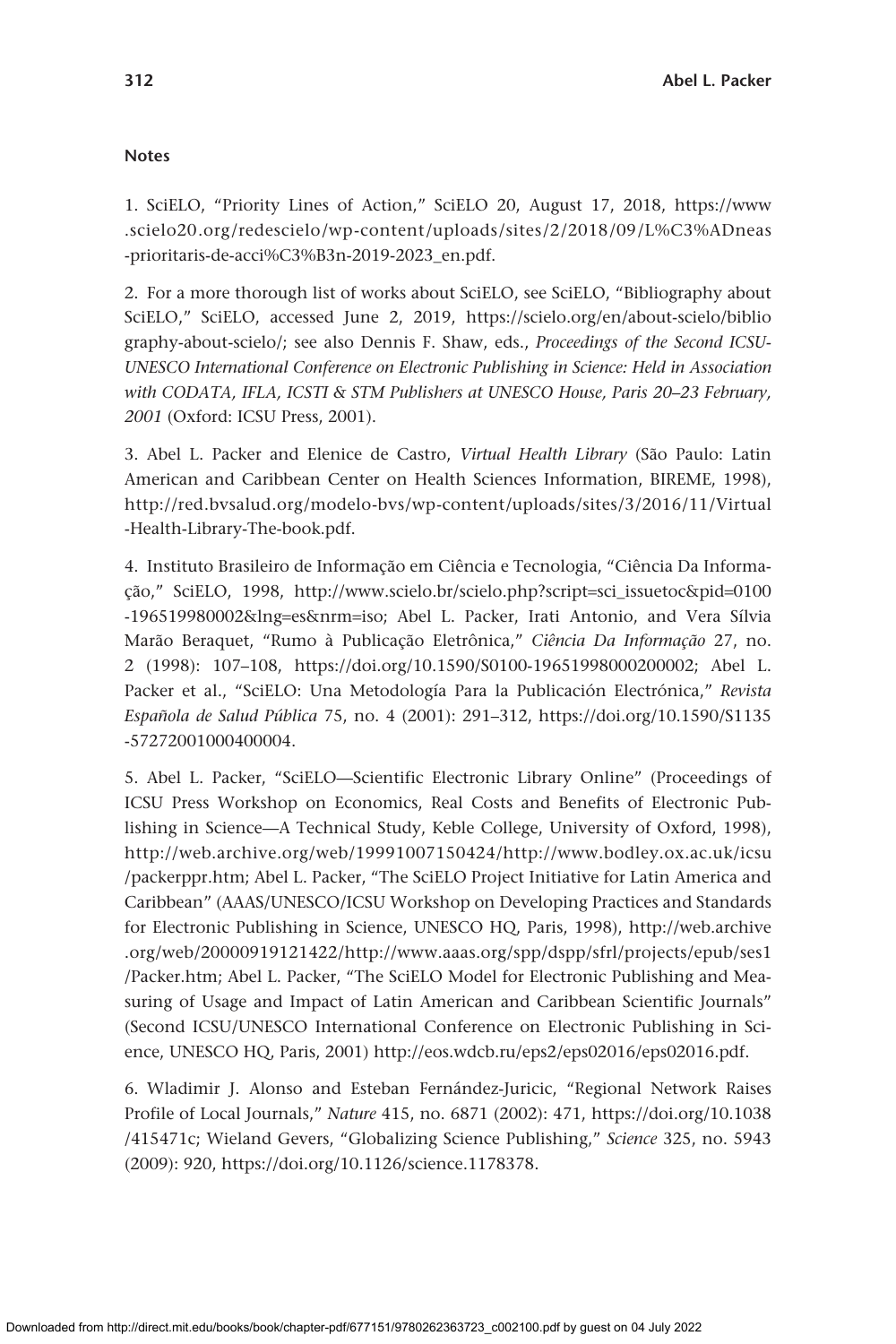7. The term "documents" refers to all types of text published, while "articles" and "reviews" apply to research-related communications. Documents include articles and reviews in addition to editorial and other non-peer-reviewed texts.

8. Rogerio Meneghini and Abel L. Packer, "Is There Science Beyond English? Initiatives to Increase the Quality and Visibility of Non-English Publications Might Help to Break Down Language Barriers in Scientific Communication," *EMBO Reports* 8, no. 2 (2007): 112–116, <https://doi.org/10.1038/sj.embor.7400906>.

9. In the case of Cuba, this is due mainly to the political embargo that has been affecting all aspects of the country and that reflects limited international interoperability and cooperation. In the case of Brazil, one reason is the native Portuguese language that until recently predominated in the communication of research by many journals. This naturally limited submissions by non-Portuguese nativelanguage researchers. With the internationalization promoted by SciELO, English became the main language used by most of the journals, which is easing the submission of manuscripts by foreign authors, so there is an increasing proportion of foreign authors.

10. Sally Theobald et al., "Implementation Research: New Imperatives and Opportunities in Global Health," *The Lancet* 392, no. 10160 (2018): 2214–2228, [https://doi](https://doi.org/10.1016/S0140-6736(18)32205-0) [.org/10.1016/S0140-6736\(18\)32205-0](https://doi.org/10.1016/S0140-6736(18)32205-0).

11. Markup costs are rolled into the overall costs to produce a journal. It is carried out in different ways by national collections. Most of the national collections demand that journals send the articles in XML and PDF, so each journal has its own devolved mechanism for marking up articles. Due to the complexity involved in marking up according to the SciELO Publishing Schema (JATS implementation), many journals now employ third parties to undertake this work. There are also cases where journals have in-house mark-up solutions. In a few cases the national coordinators undertake the mark-up.

12. Vincent Larivière and Yves Gingras, "The Impact Factor's Matthew Effect: A Natural Experiment in Bibliometrics," *Journal of the American Society for Information Science and Technology* 61, no. 2 (2010): 424–427, [https://doi.org/10.1002/asi.21232.](https://doi.org/10.1002/asi.21232)

13. SciELO, "Priority Lines of Action."